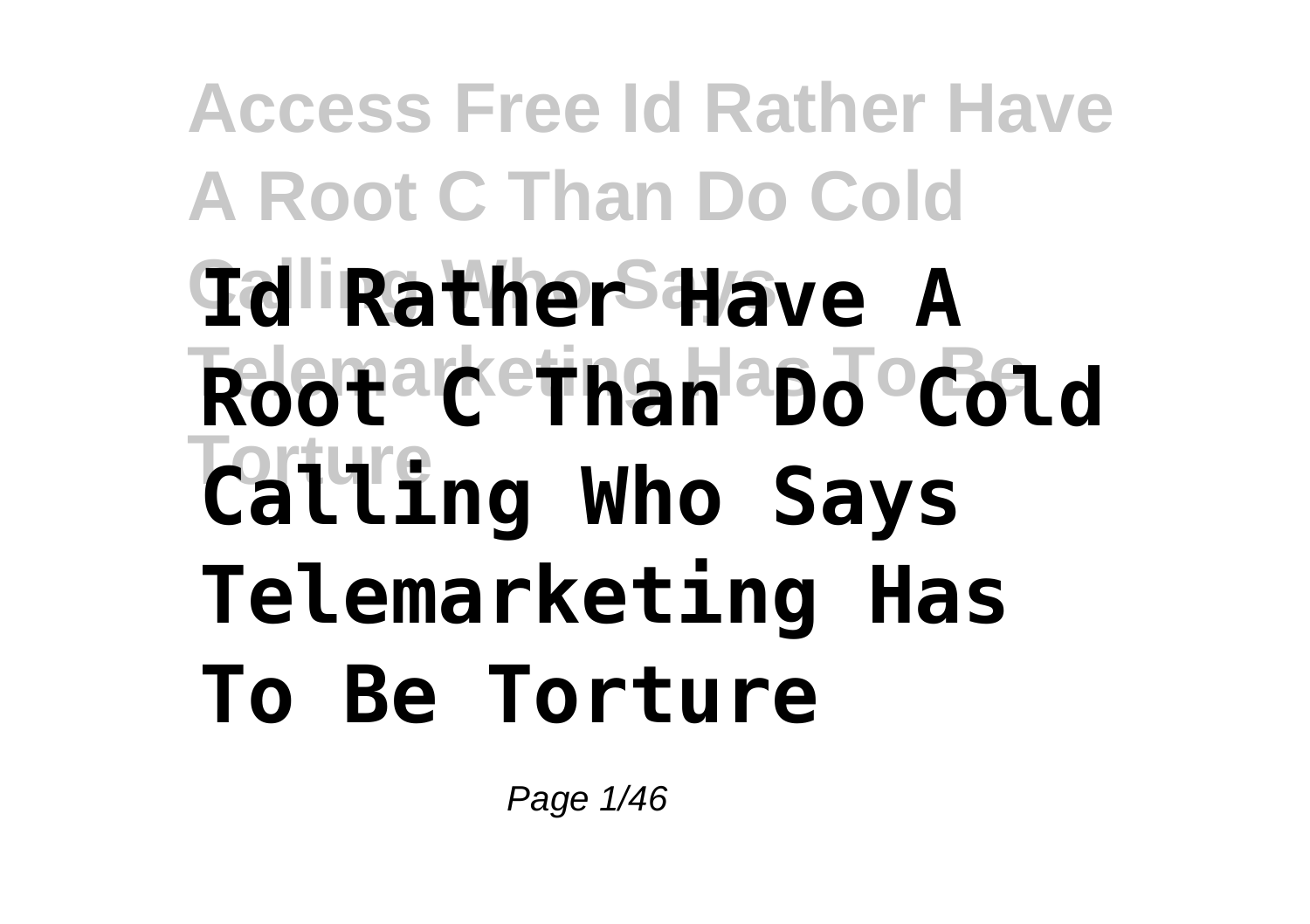**Access Free Id Rather Have A Root C Than Do Cold Calling Who Says** Eventually, you will rertainly discover a new **Torture** spending more cash. yet experience and finishing by when? attain you acknowledge that you require to get those all needs behind having significantly cash? Page 2/46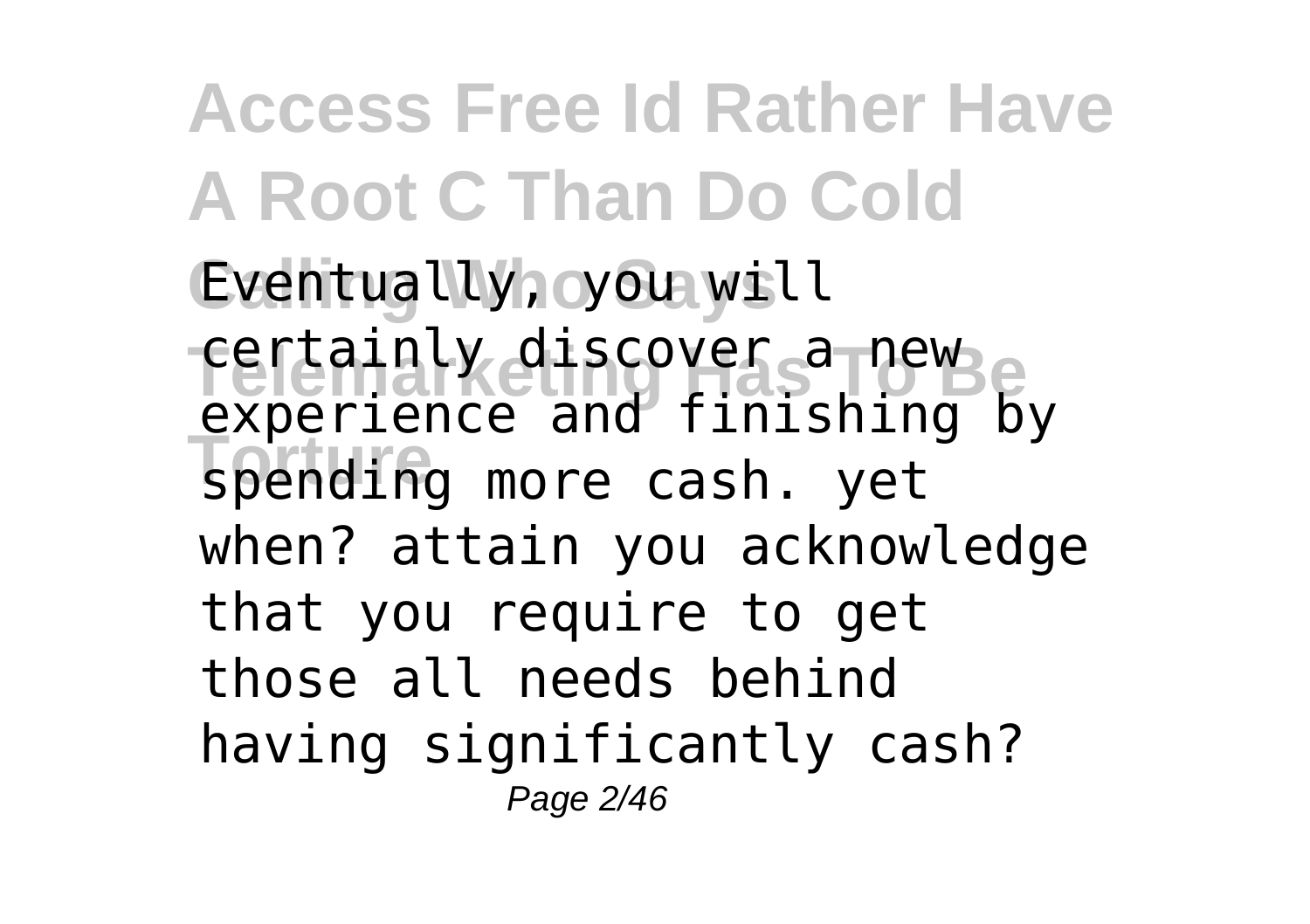**Access Free Id Rather Have A Root C Than Do Cold** Why don't you Sattempt to **Telemark Something basic in The segiming:** That s the beginning? That's you to understand even more a propos the globe, experience, some places, taking into account history, Page 3/46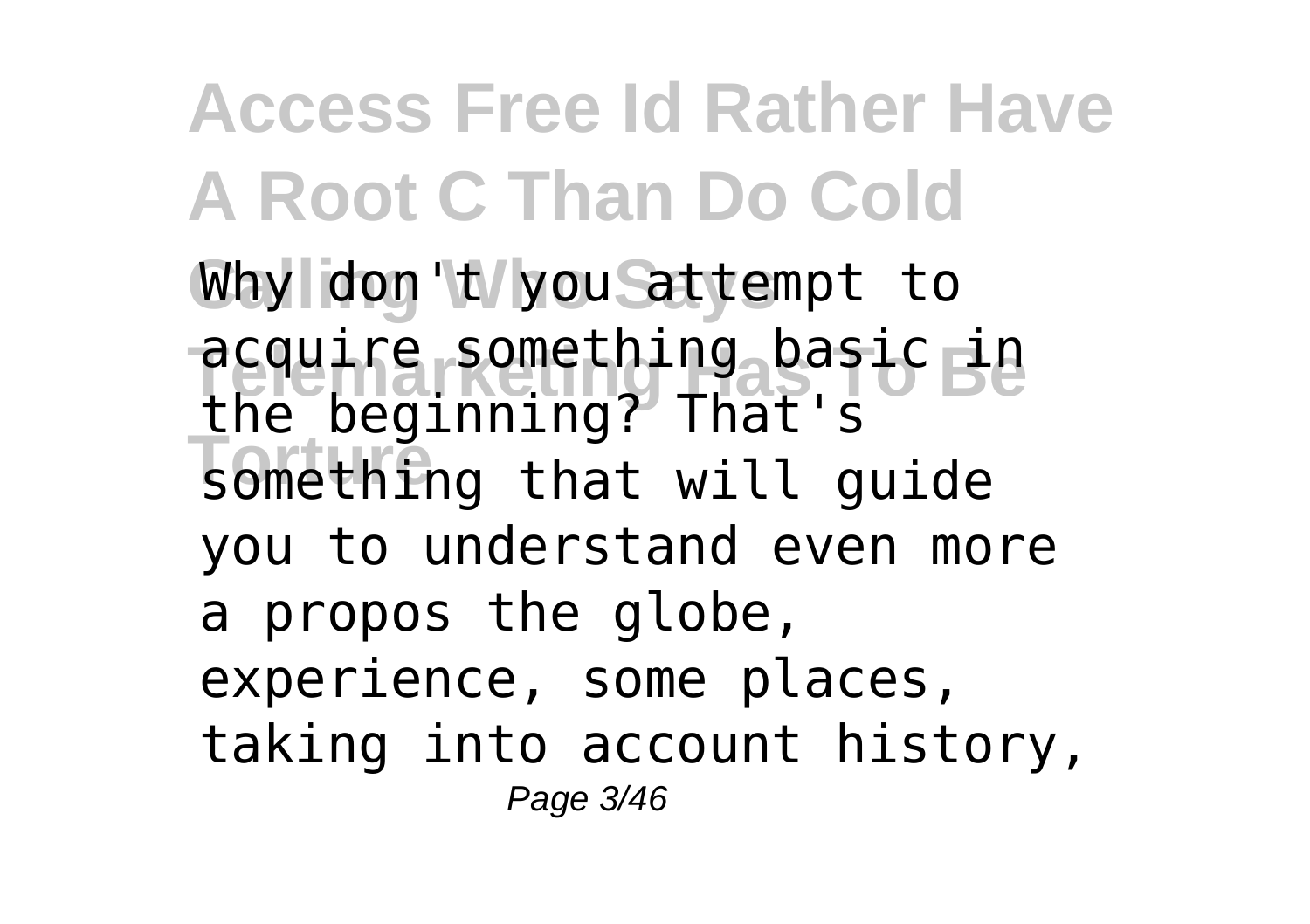**Access Free Id Rather Have A Root C Than Do Cold** amusement, hand ay tot more? **Telemarketing Has To Be** It is your utterly own **Torture** to function reviewing habit. in the middle of guides you could enjoy now is **id rather have a root c than do cold calling who** Page 4/46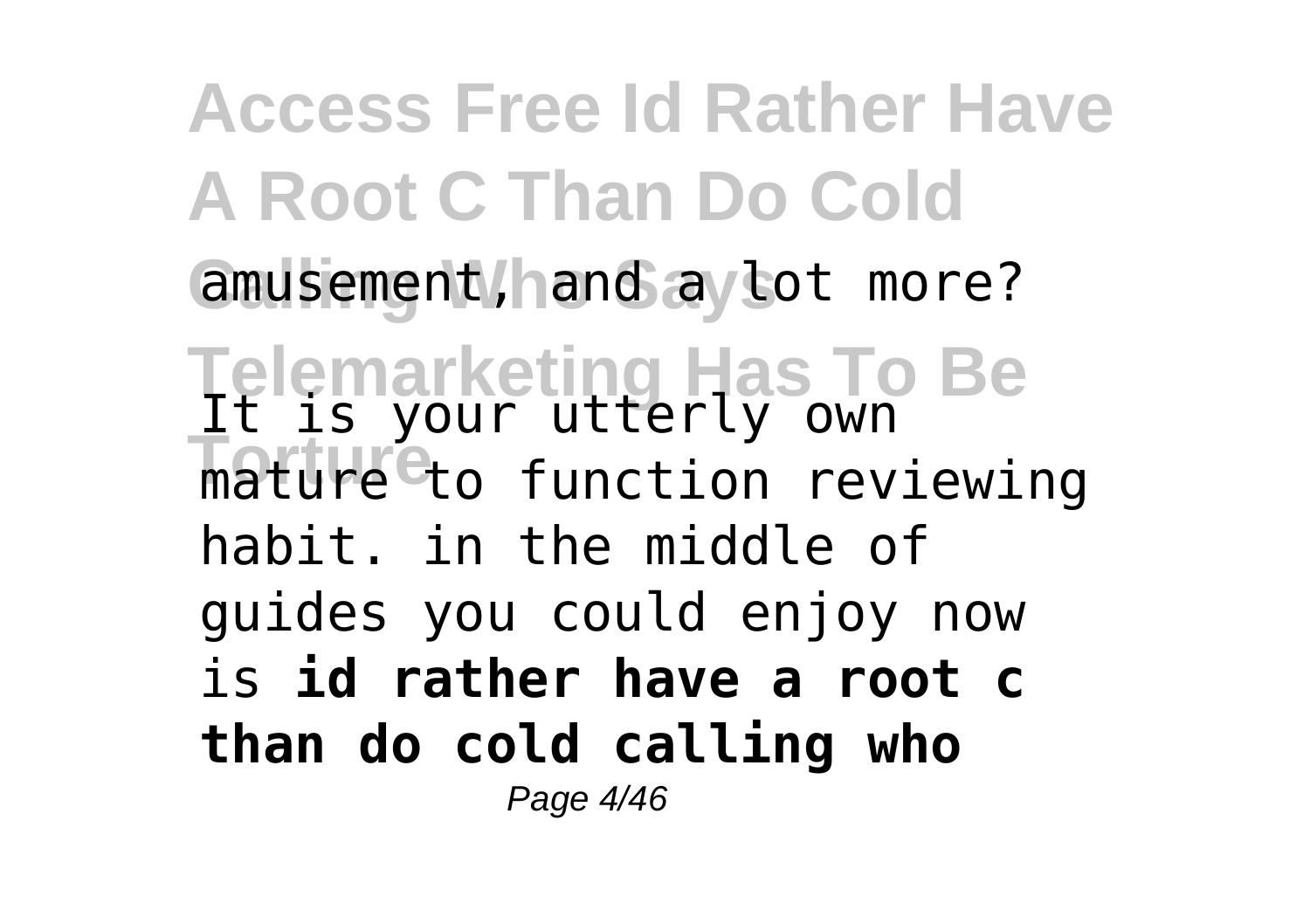**Access Free Id Rather Have A Root C Than Do Cold Calling Who Says says telemarketing has to be Telemarketing Has To Be torture** below.

**Torture** NF- Paid My Dues Lyrics We should all be feminists | Chimamanda Ngozi Adichie | TEDxEuston How A Wrong Turn Started World War 1 | First Page 5/46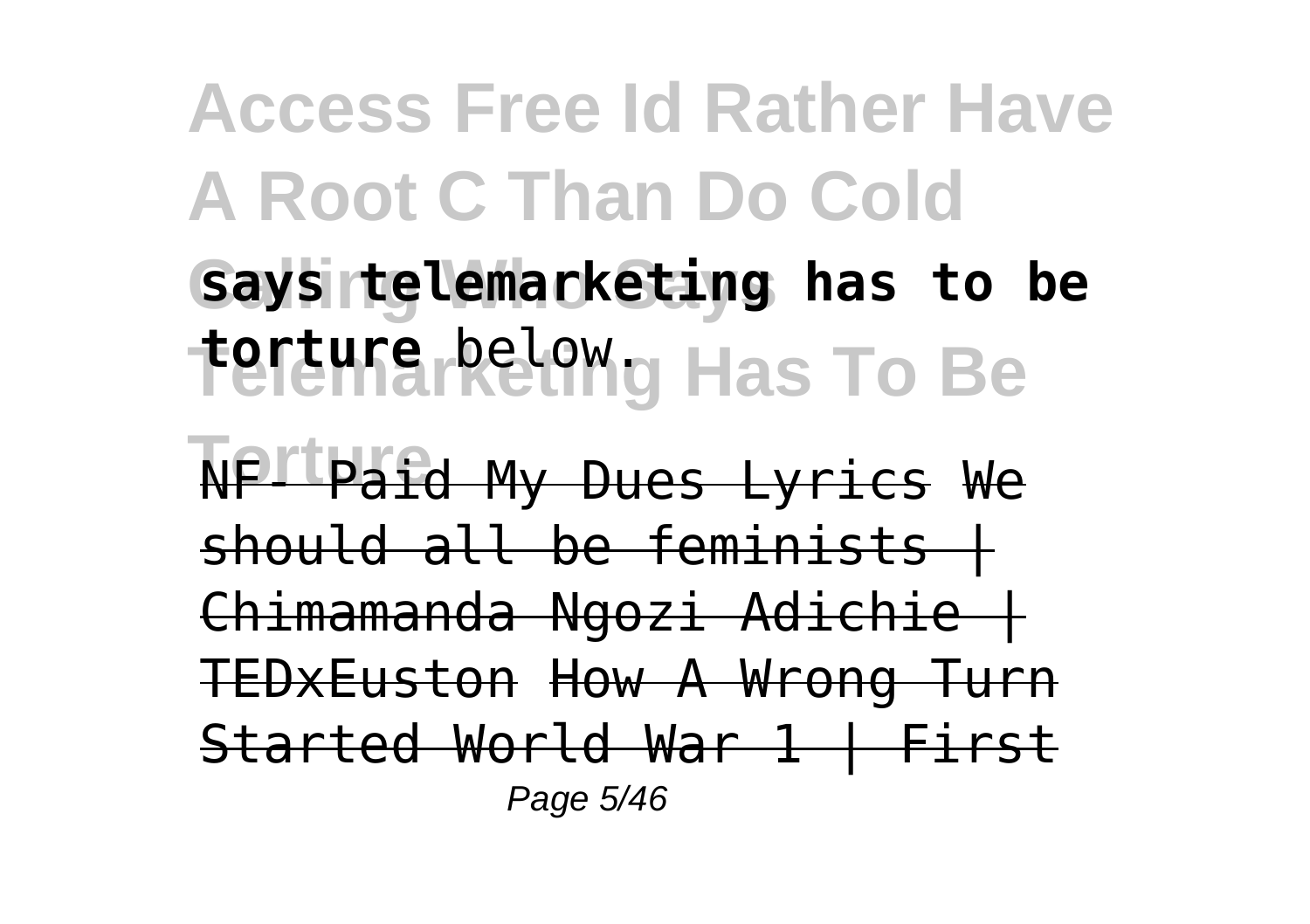**Access Free Id Rather Have A Root C Than Do Cold** World War EP1 Sayimeline **Building A Medieval Castle The Castle Secrets Of The Castle |** Using Authentic Tools | Timeline What to Eat to Improve Your Memory | Max Lugavere on Health Theory Friends in low places lyrics Page 6/46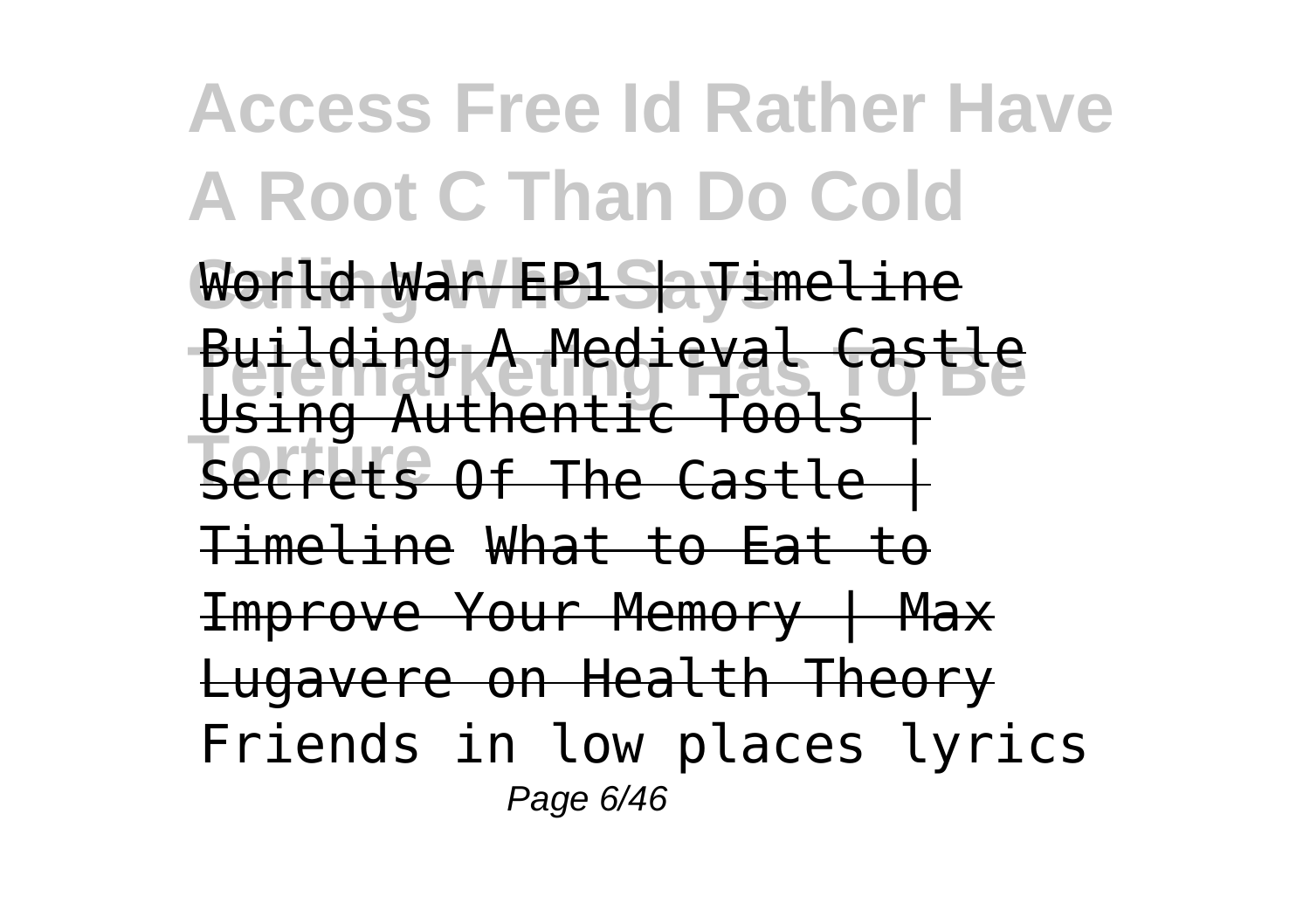**Access Free Id Rather Have A Root C Than Do Cold** Garth Brooks They Curse Of **Telemarketing Has To Be** Tree On Earth | Timeline *AWS* **Torture** *Certified Cloud Practitioner* The Methuselah Tree | Oldest *Training 2020 - Full Course* John Legend, The Roots - Wake Up Everybody (Video) ft. Melanie Fiona, Common Page 7/46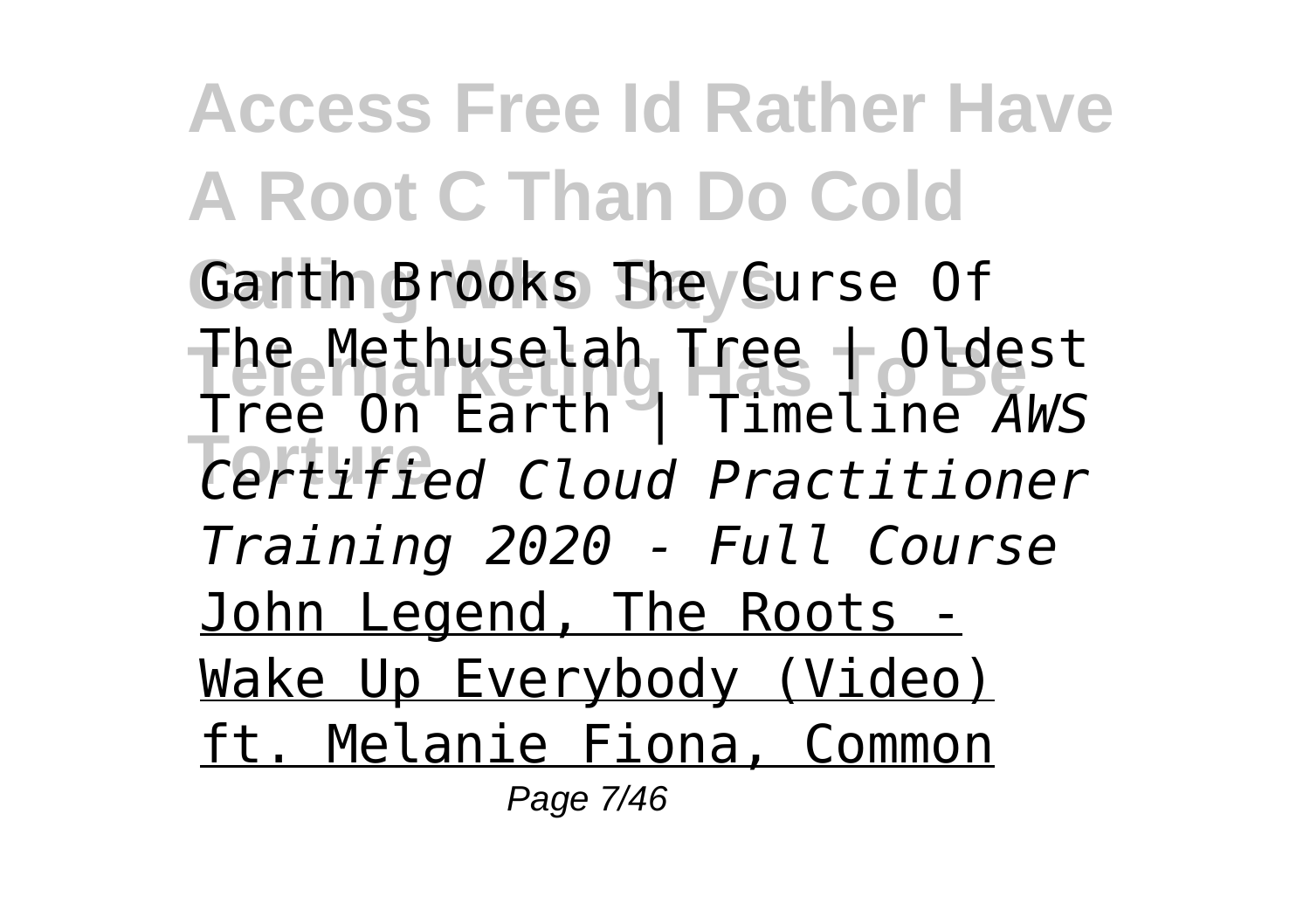**Access Free Id Rather Have A Root C Than Do Cold Calling Who Says** *Imagine Dragons - Natural* **Telemarketing Has To Be** *(Lyrics)* Red Hot Chili **Torture** [Official Music Video] 12 Peppers - Scar Tissue Mistakes You MUST AVOID When Gardening in Raised Beds Attachment Roots: Developing the Capacity to Hold On When Page 8/46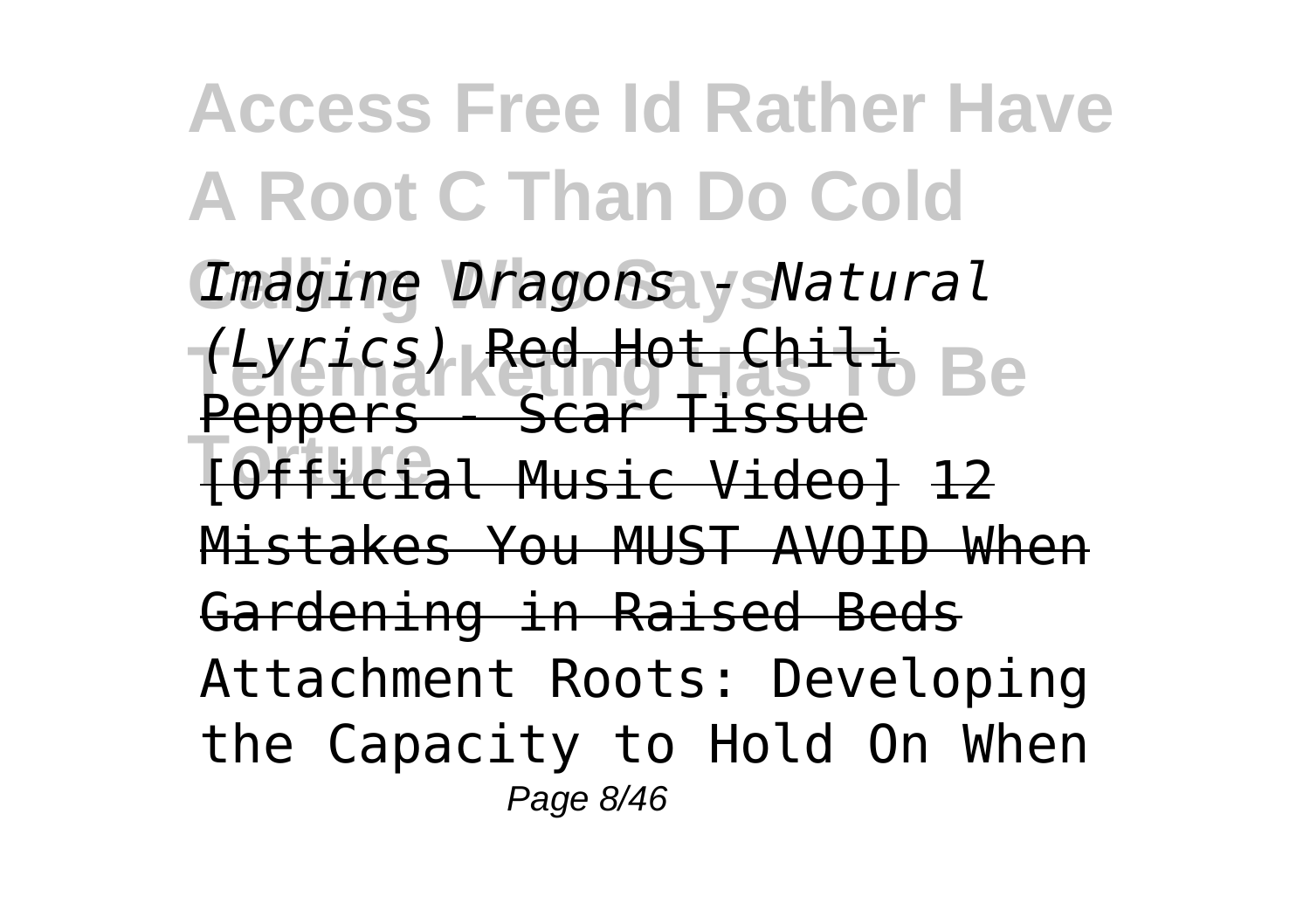**Access Free Id Rather Have A Root C Than Do Cold Calling Who Says** Apart *Wired for Story: What* Audiences Really Crave and **Torture** Site it to them *How to Give it to Them* Thirst Reflections and Plants How To Avoid The Classic Mistake That Spiritual Students Almost Page 9/46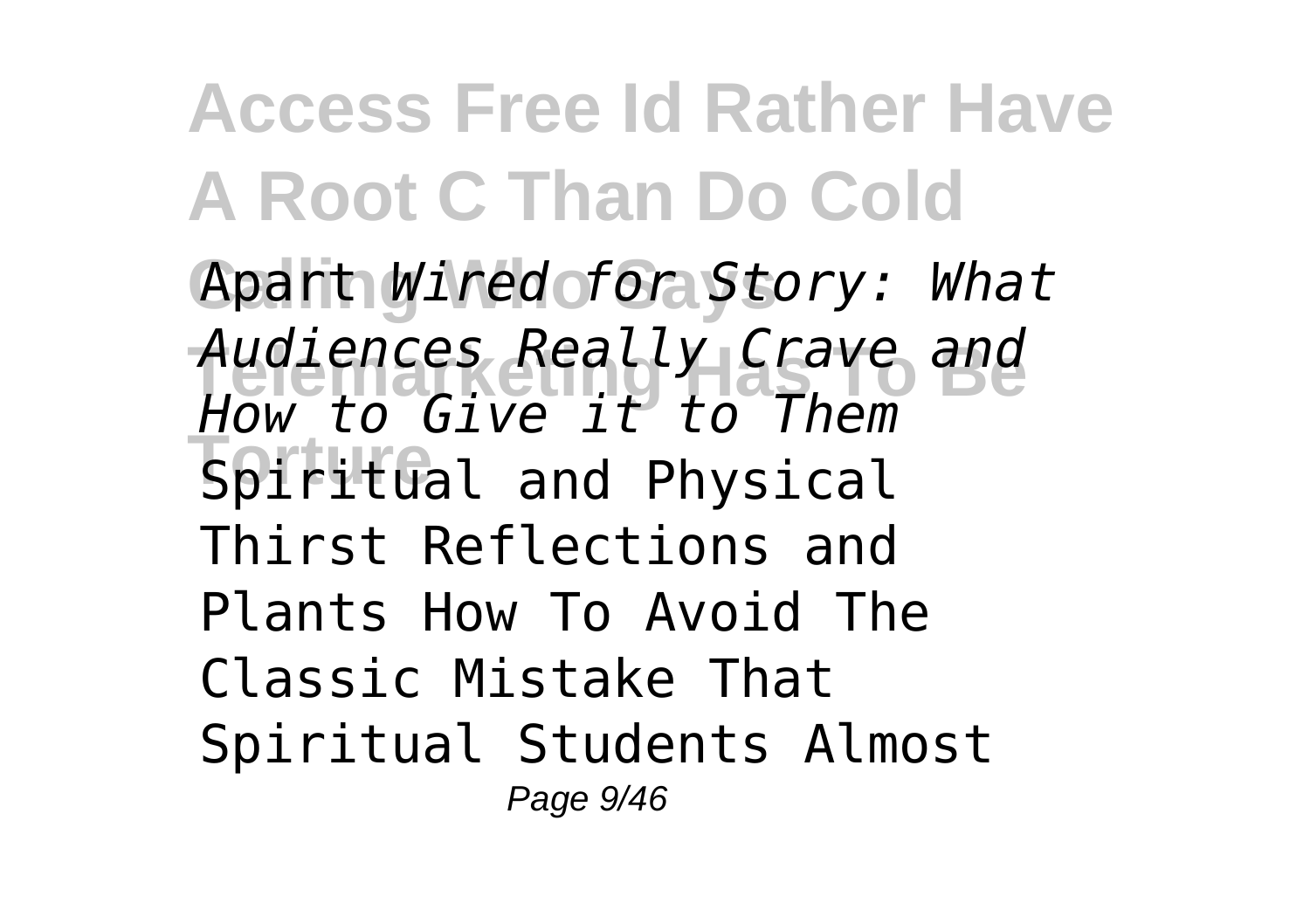**Access Free Id Rather Have A Root C Than Do Cold** Always Make **I Scured My Type Telemarketing Has Morning Torture** Azalea Bonsai**Propagating 3** 2 Diabetes | This Morning Deadheading and Repotting **Types of Pothos via Water Cuttings (Foolproof Method) Id Rather Have A Root** A Popular Expression With A Page 10/46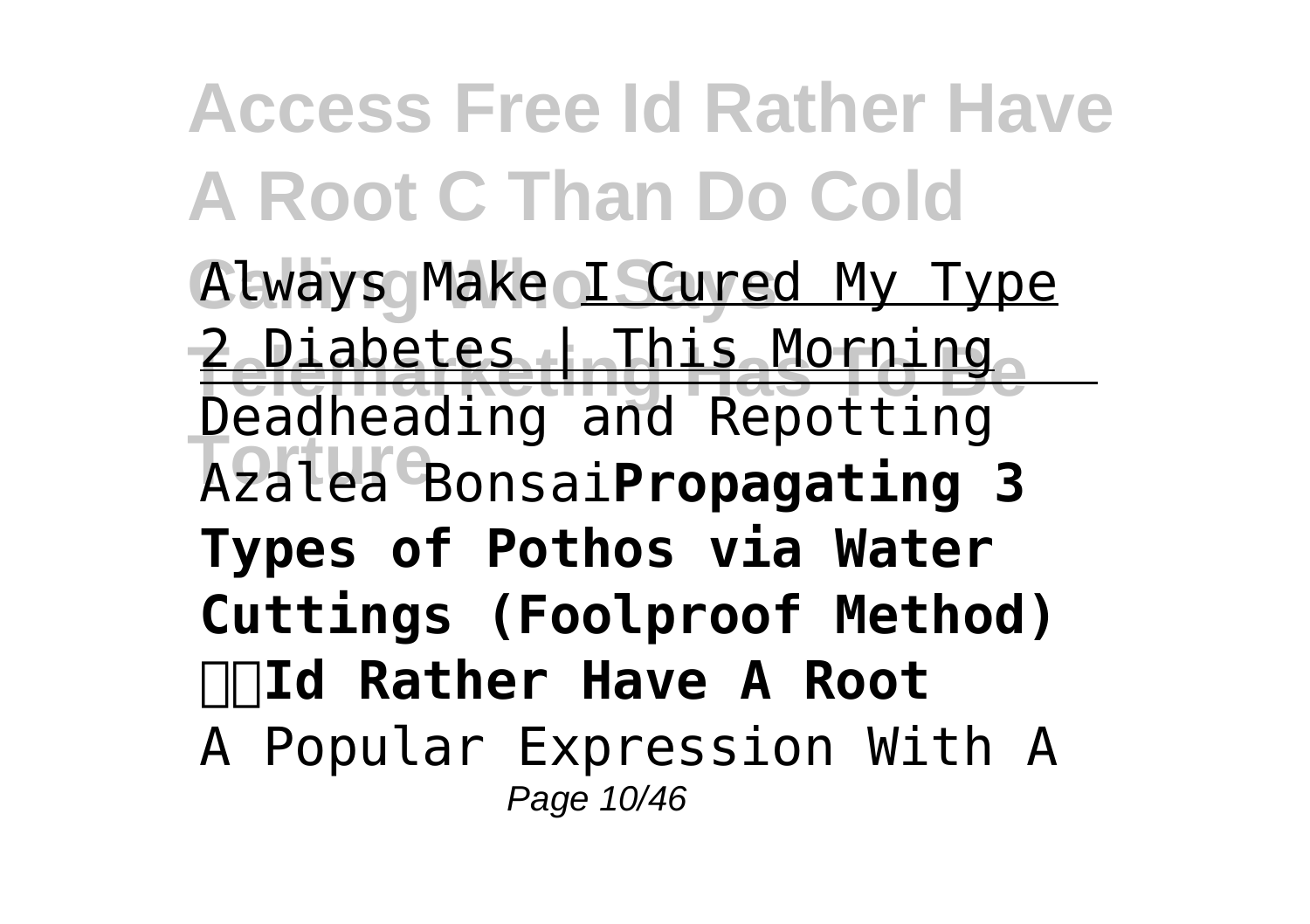**Access Free Id Rather Have A Root C Than Do Cold** Commong Misconception! "I'd Tather have a root canal<sup>"</sup>eis **Torture** culture for comparing worst a common idiom in our case scenarios. However, the underlying sentiment, that is, a situation is so bad one would rather "endure" a Page 11/46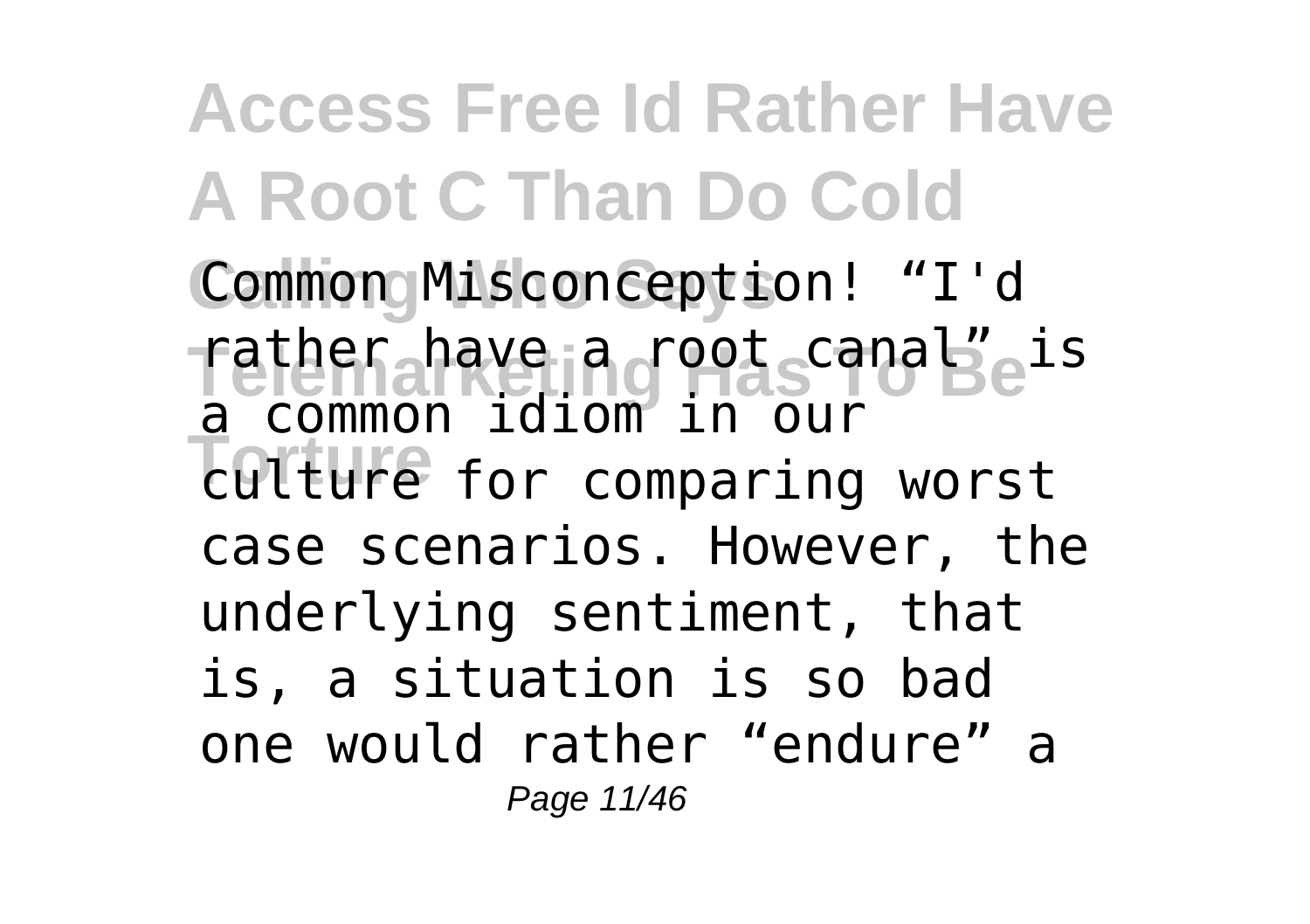**Access Free Id Rather Have A Root C Than Do Cold Calling Who Says** root canal is based on a **Common misconception. While Torture** "pulpal" inflammation or pain in a root canal is from infection, which can be excruciating, the actual treatment is relatively painless and very Page 12/46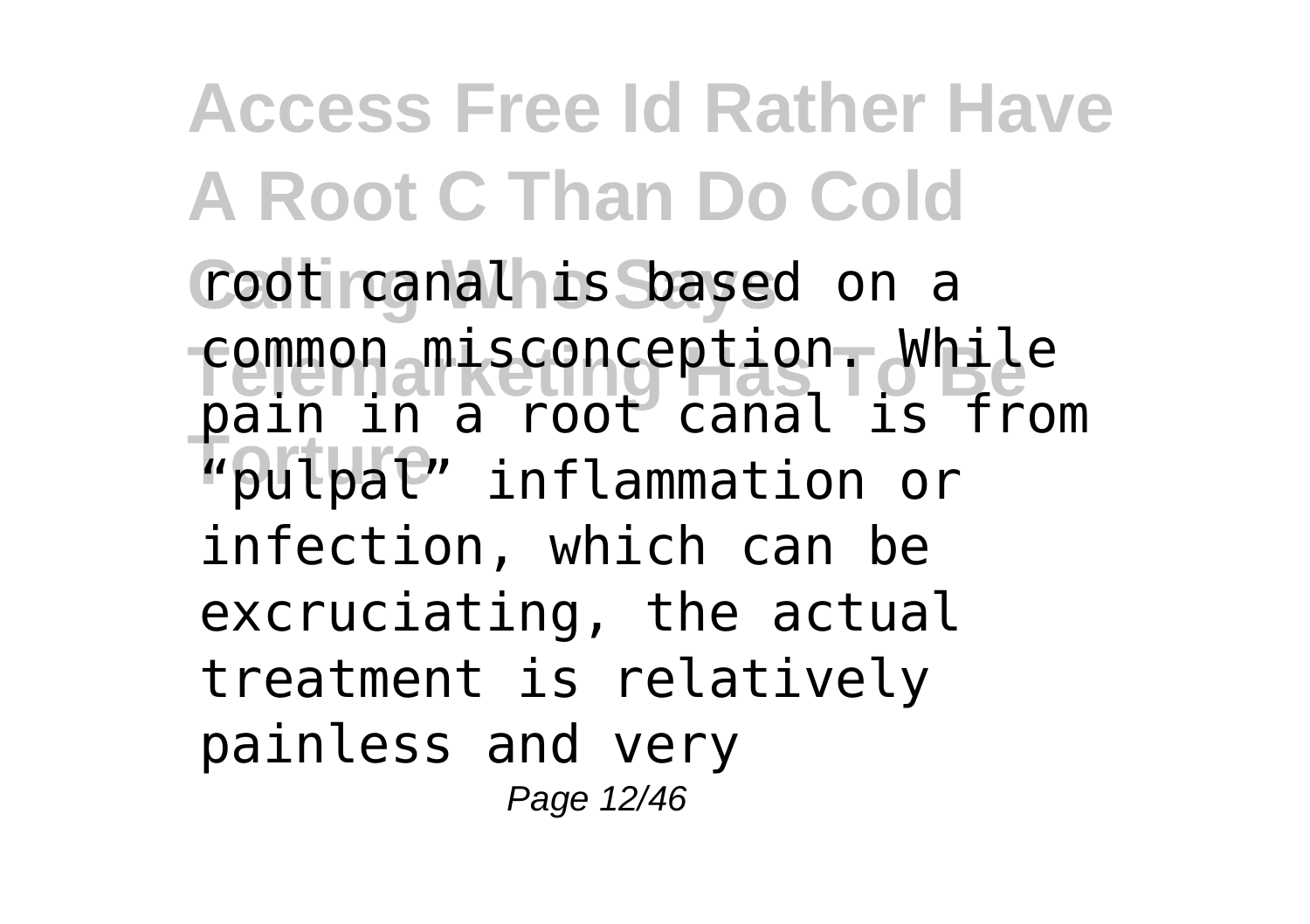**Access Free Id Rather Have A Root C Than Do Cold** Successfulho Says **Telemarketing Has To Be I'd Rather Have a Root Torture:** Have a Root Buy Title: Id Rather Have a Root Canal Than do Cold Calling S by Shawn A. Greene (ISBN: 9780970273130) from Page 13/46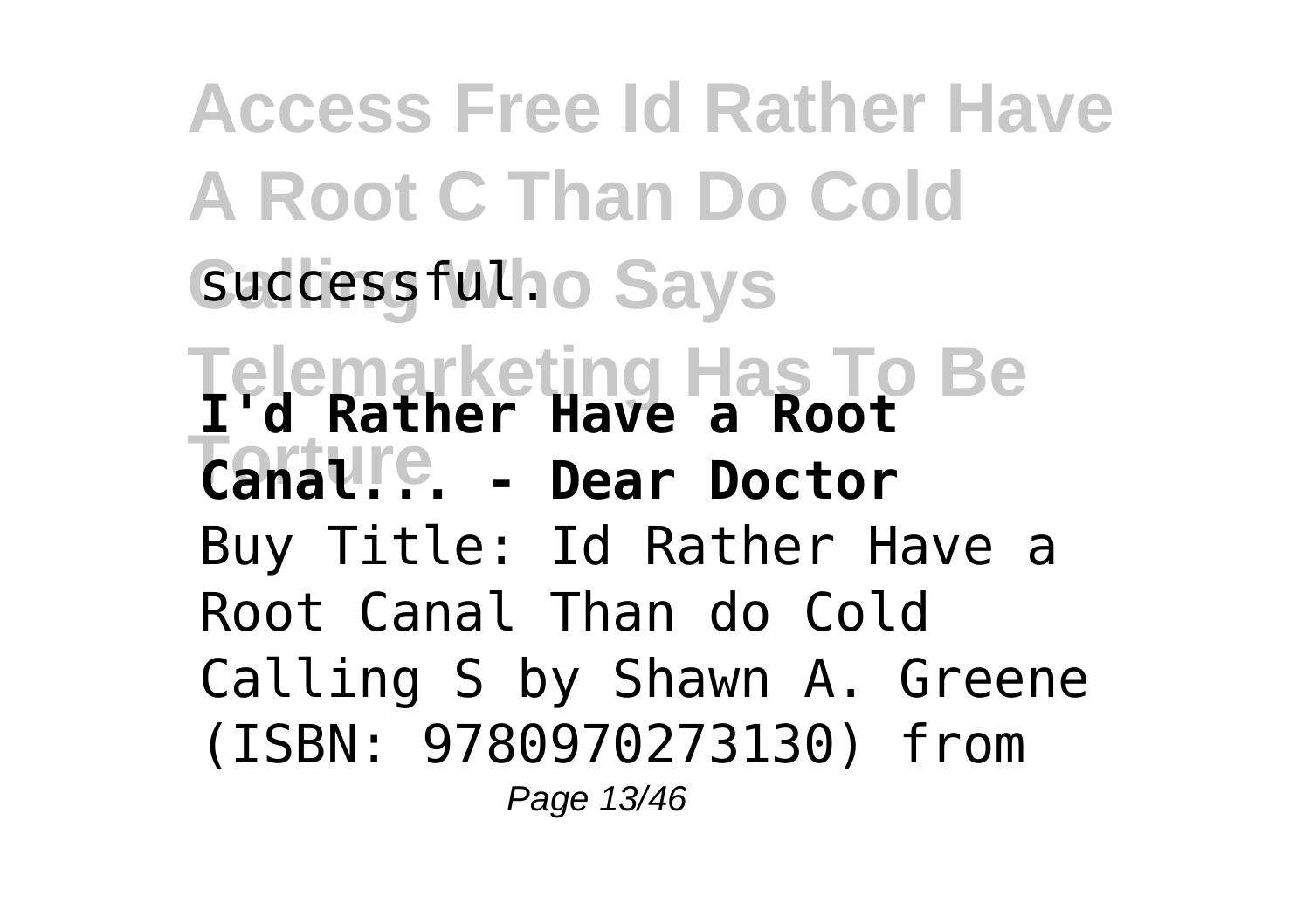**Access Free Id Rather Have A Root C Than Do Cold** Amazon's Book Store. **Everyday low prices and free Torture** delivery on eligible orders.

#### **Title: Id Rather Have a Root Canal Than do Cold Calling S**

**...**

Have you ever heard someone Page 14/46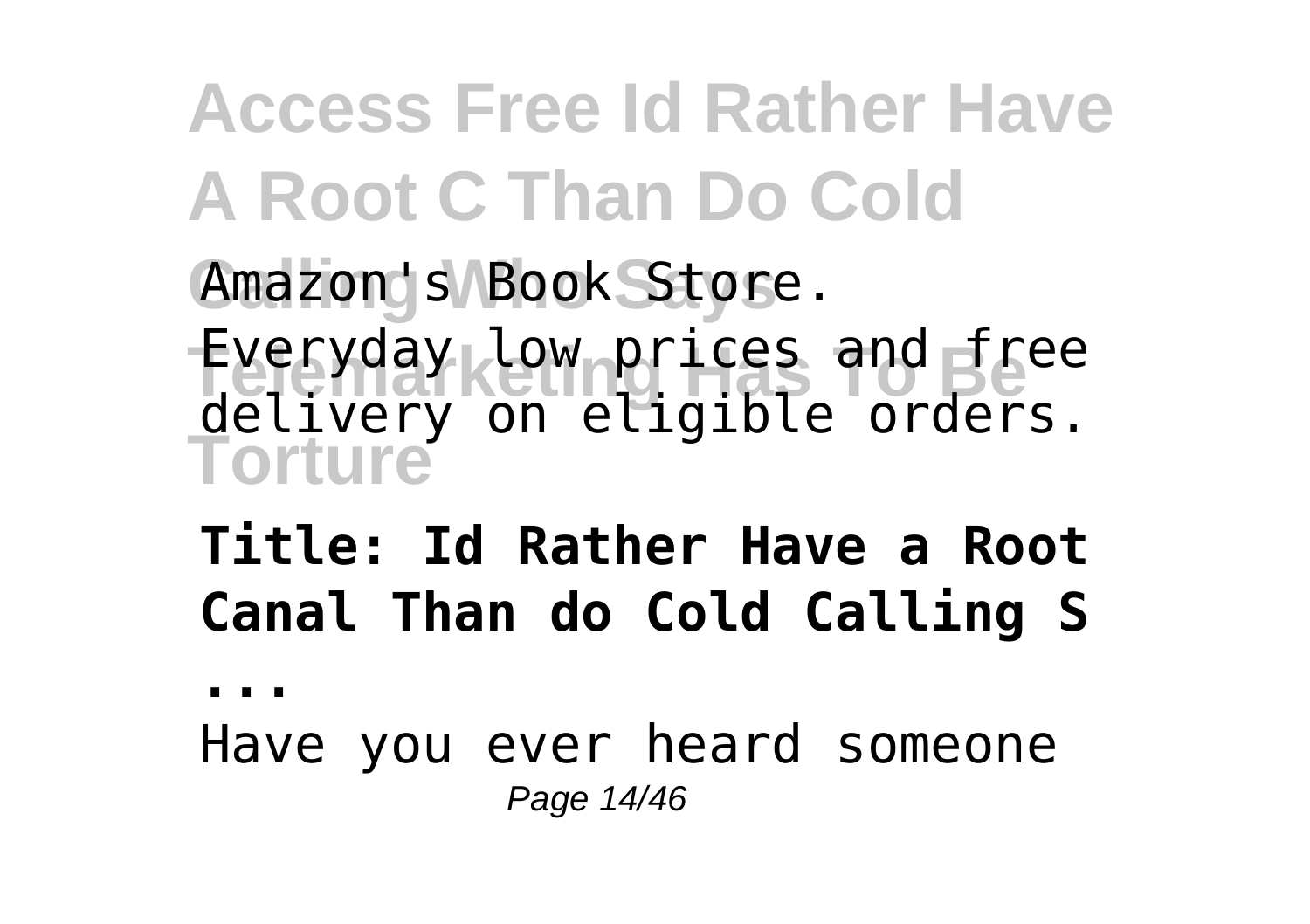**Access Free Id Rather Have A Root C Than Do Cold** Say, In'd Would Srather have a **Telemarketing Has To Be** root canal"? Most of us are **Torture** compared to some genuinely used to hearing root canals unpleasant circumstances, but Dr. Nathan Saydyk would like to set the record straight and talk about how Page 15/46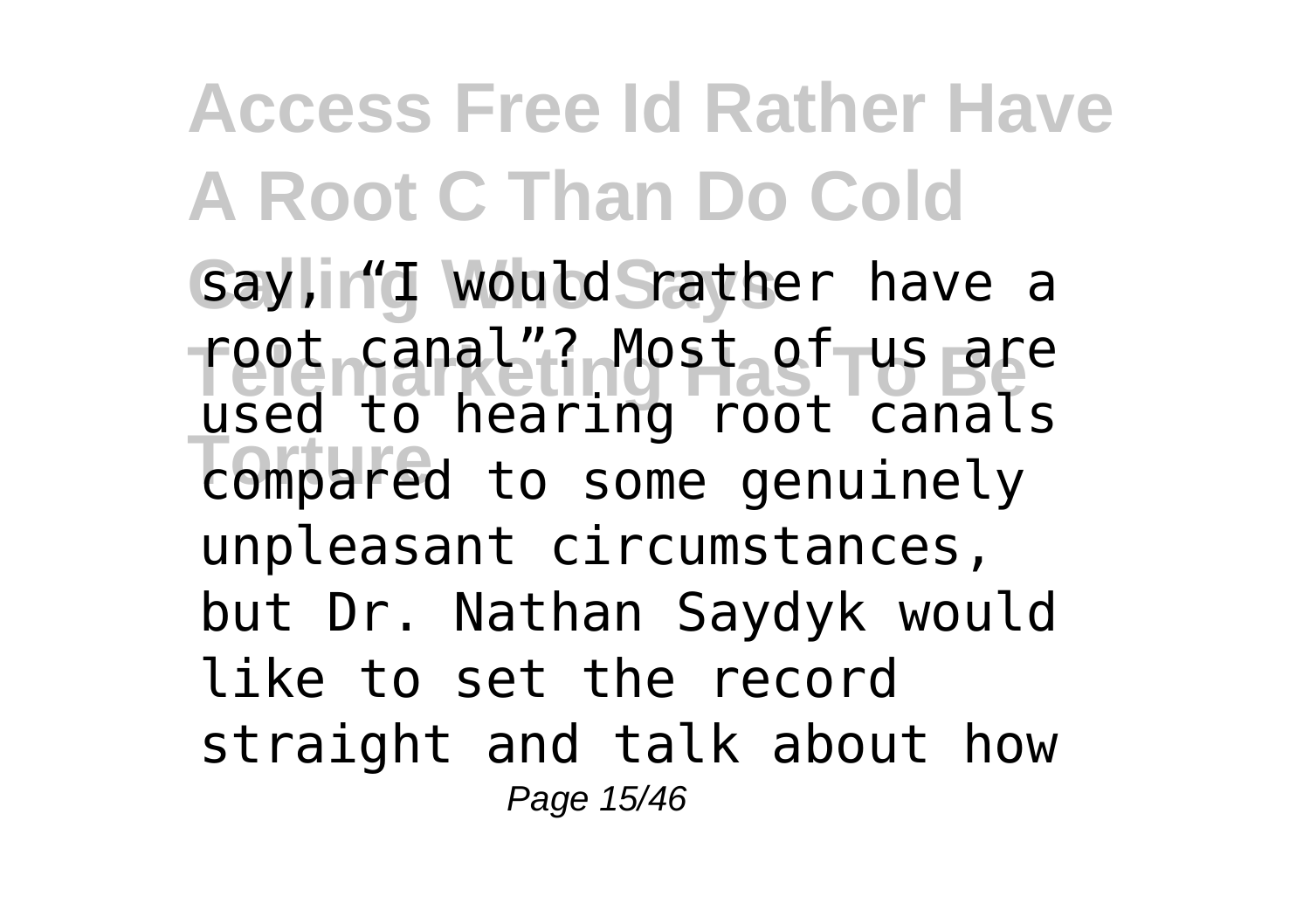**Access Free Id Rather Have A Root C Than Do Cold Calling Who Says** root canals can do some **Serious dental good To Be**  $\mathbf{T}$ <sup>o</sup>d Rather Have a Root Canal **- dentist-gilbert.com** It may be the most popular cliché for emphasizing something you don't want to Page 16/46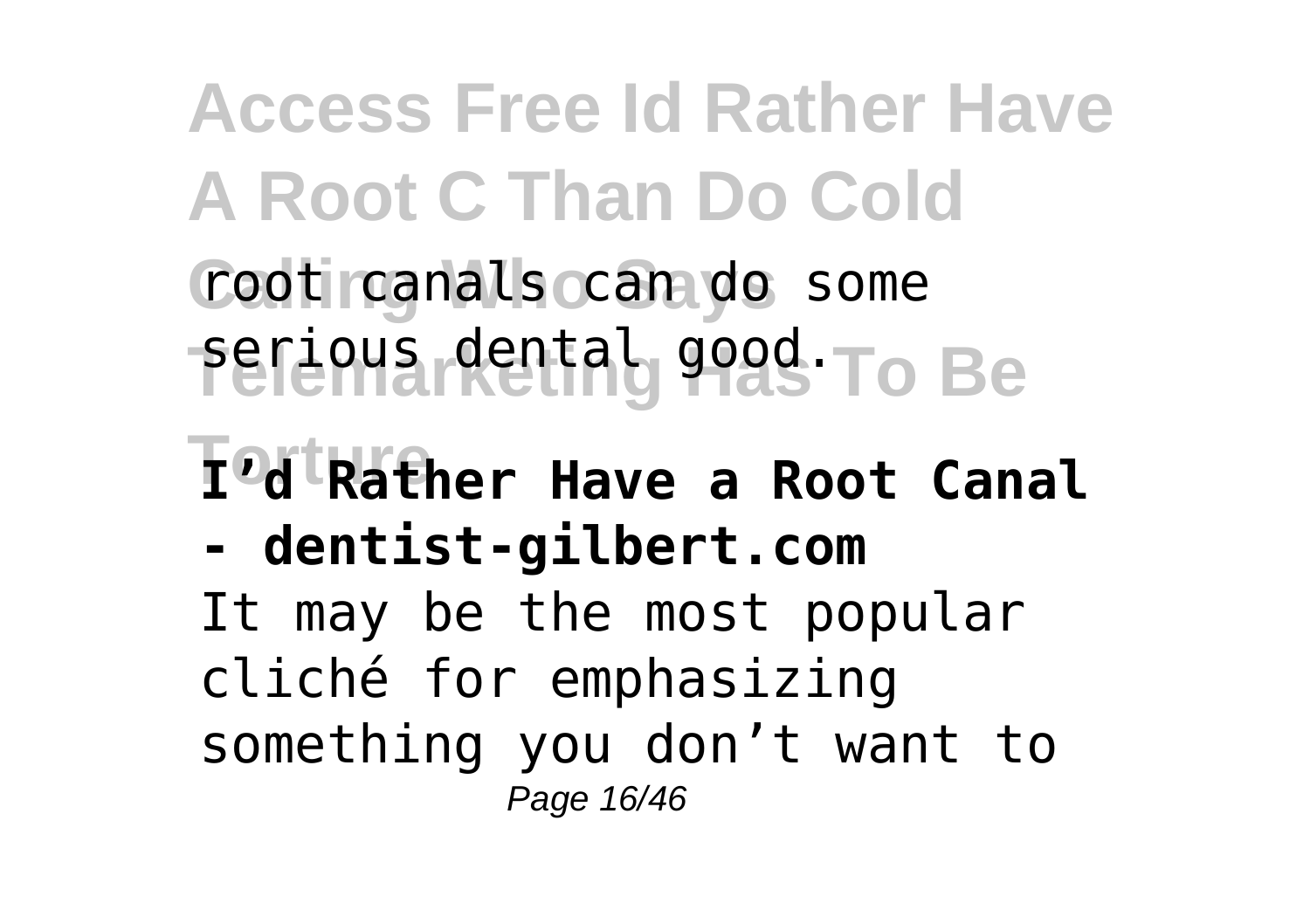**Access Free Id Rather Have A Root C Than Do Cold** do: liftdd Mathera have a root ranal than ... my You even see potesters ase it in their pollsters use it in their year's survey which found that Congress is even more unpopular than the procedure (by 24%)!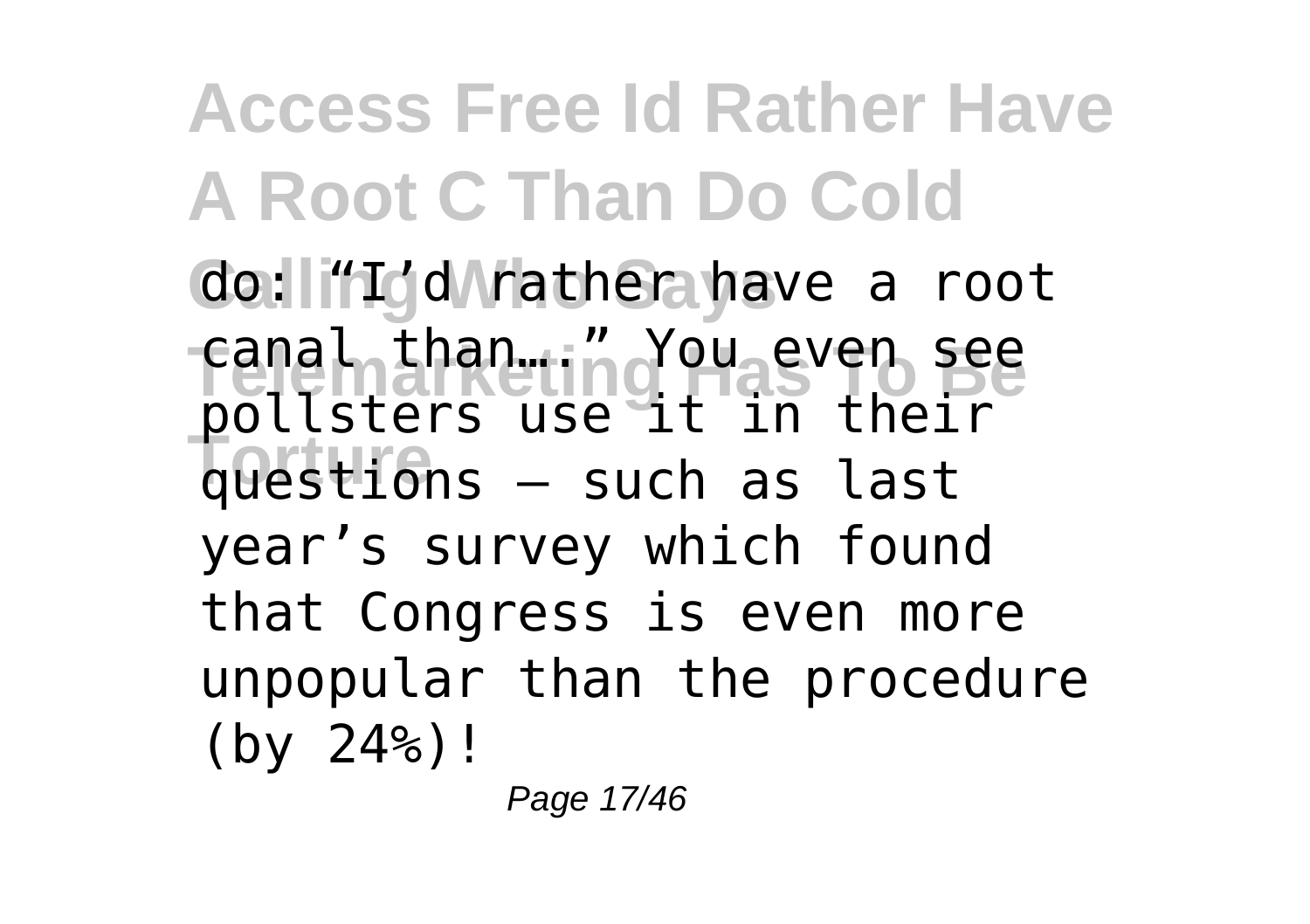**Access Free Id Rather Have A Root C Than Do Cold Calling Who Says Telemarketing Has To Be "I'd Rather Have a Root Torture** I'd rather listen to **Canal Than…" - Toothbody** nails on a blackboard.: : : : I'd rather have an enema: : : Here's one I collected at work. My coworker was Page 18/46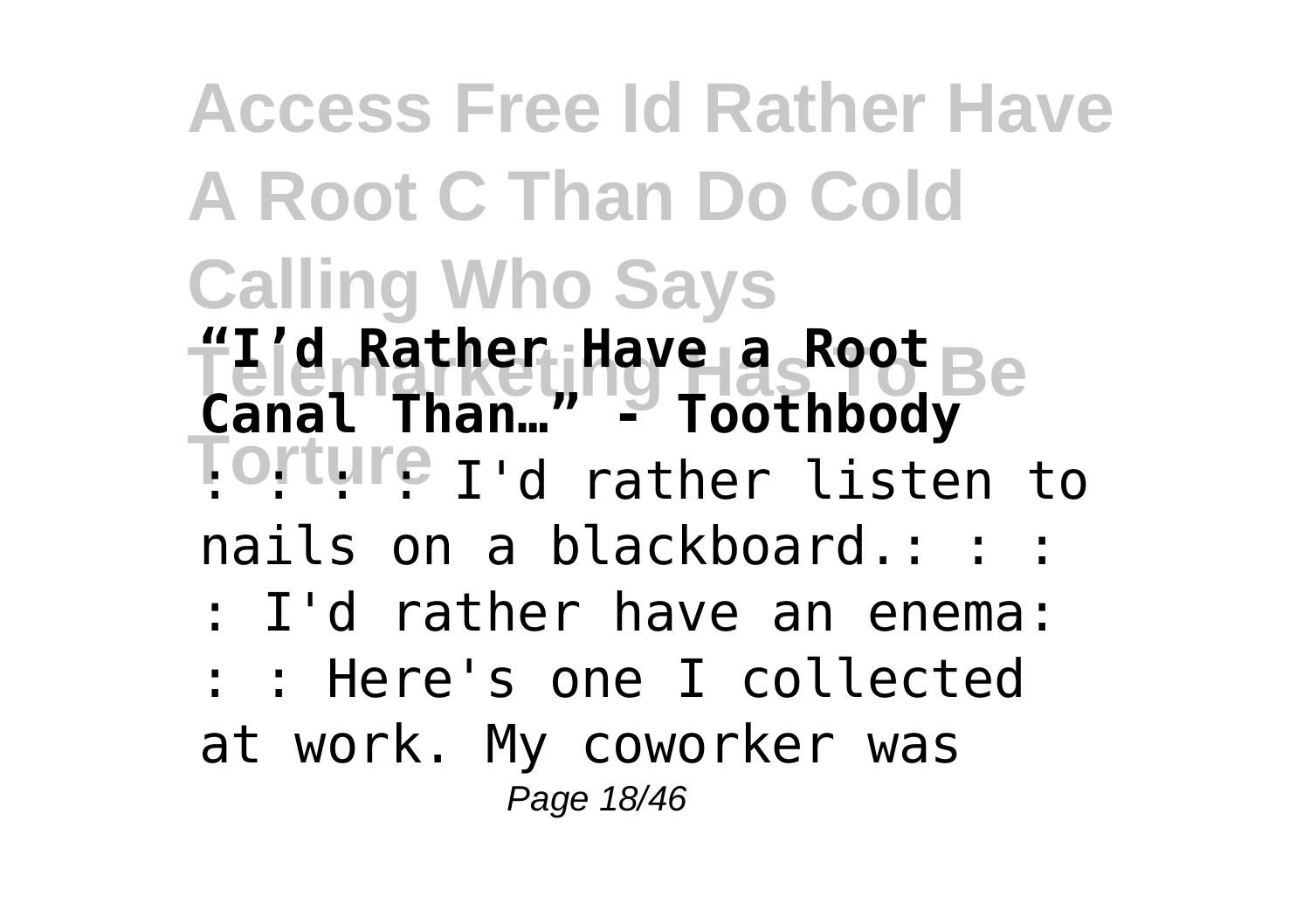**Access Free Id Rather Have A Root C Than Do Cold** Watching a woman walk by and then he said:: Has <sup>I+</sup>D Be RAIN T<sup>e</sup>Said about an RATHER HOLD A HORSE IN THE unattractive woman. (Kentucky man in his 60s, 2002): : Thought of another one.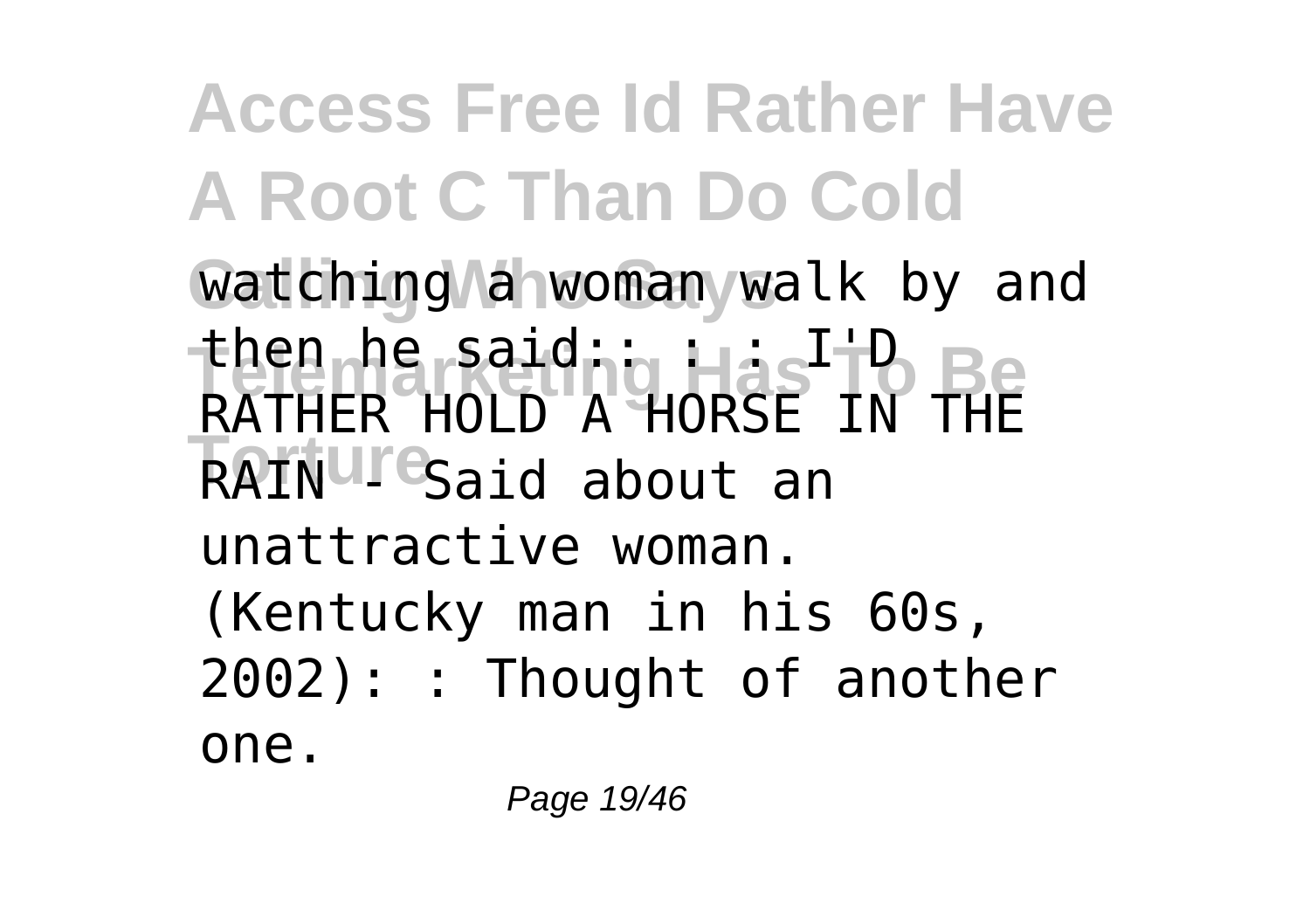**Access Free Id Rather Have A Root C Than Do Cold Calling Who Says Telemarketing Has To Be "I'd rather..." - phrase Torture** I'd Rather Have a Root **meaning and origin** Canal. Have you ever heard someone say, "I would rather have a root canal"? Most of us are used to hearing root Page 20/46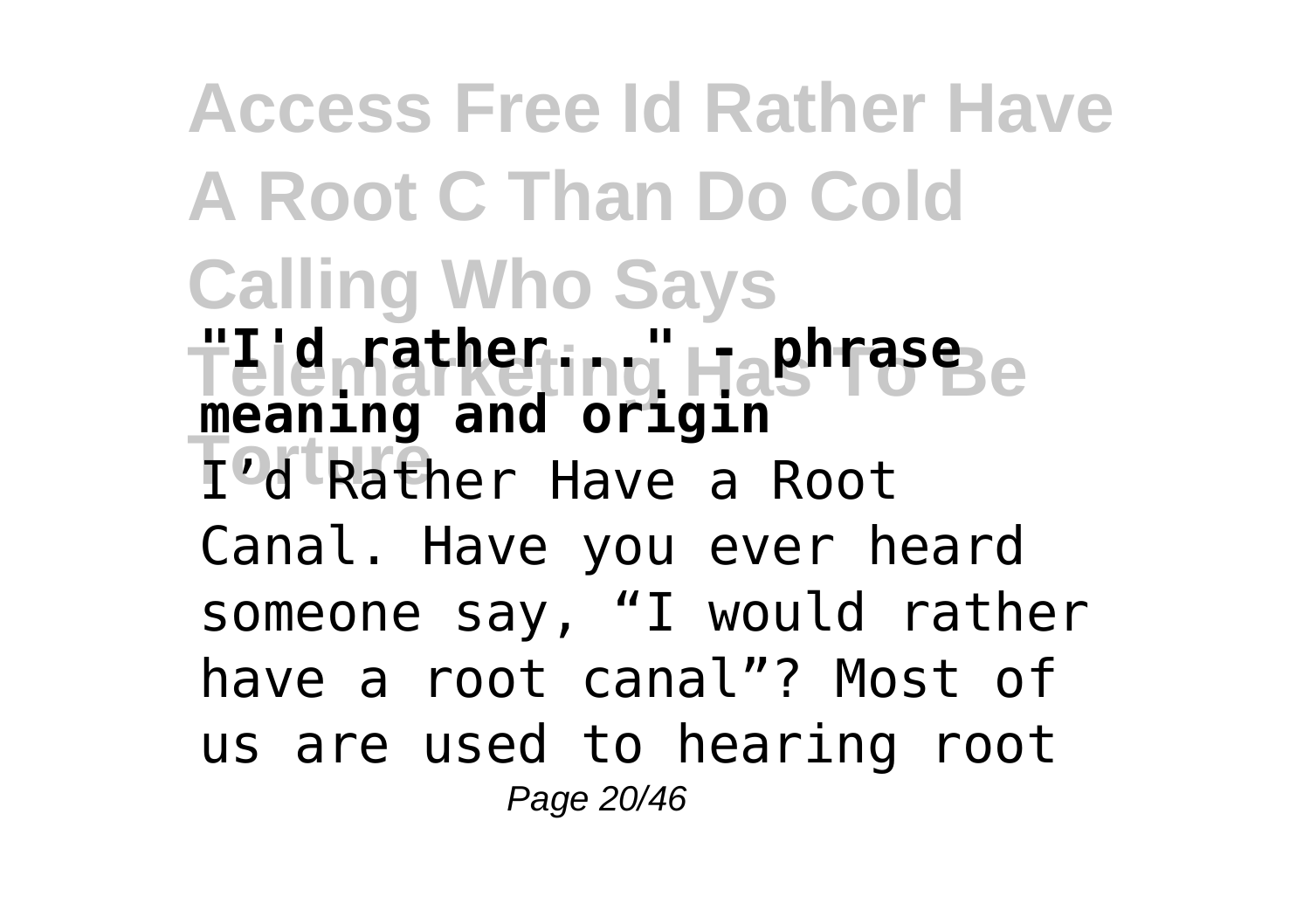**Access Free Id Rather Have A Root C Than Do Cold** Canals compared to some **Tenuinely unpleasant Torture** dentist Dr. Michael Cimino circumstances, but Tomball would like to set the record straight and talk about how root canals can do some serious dental good. Root Page 21/46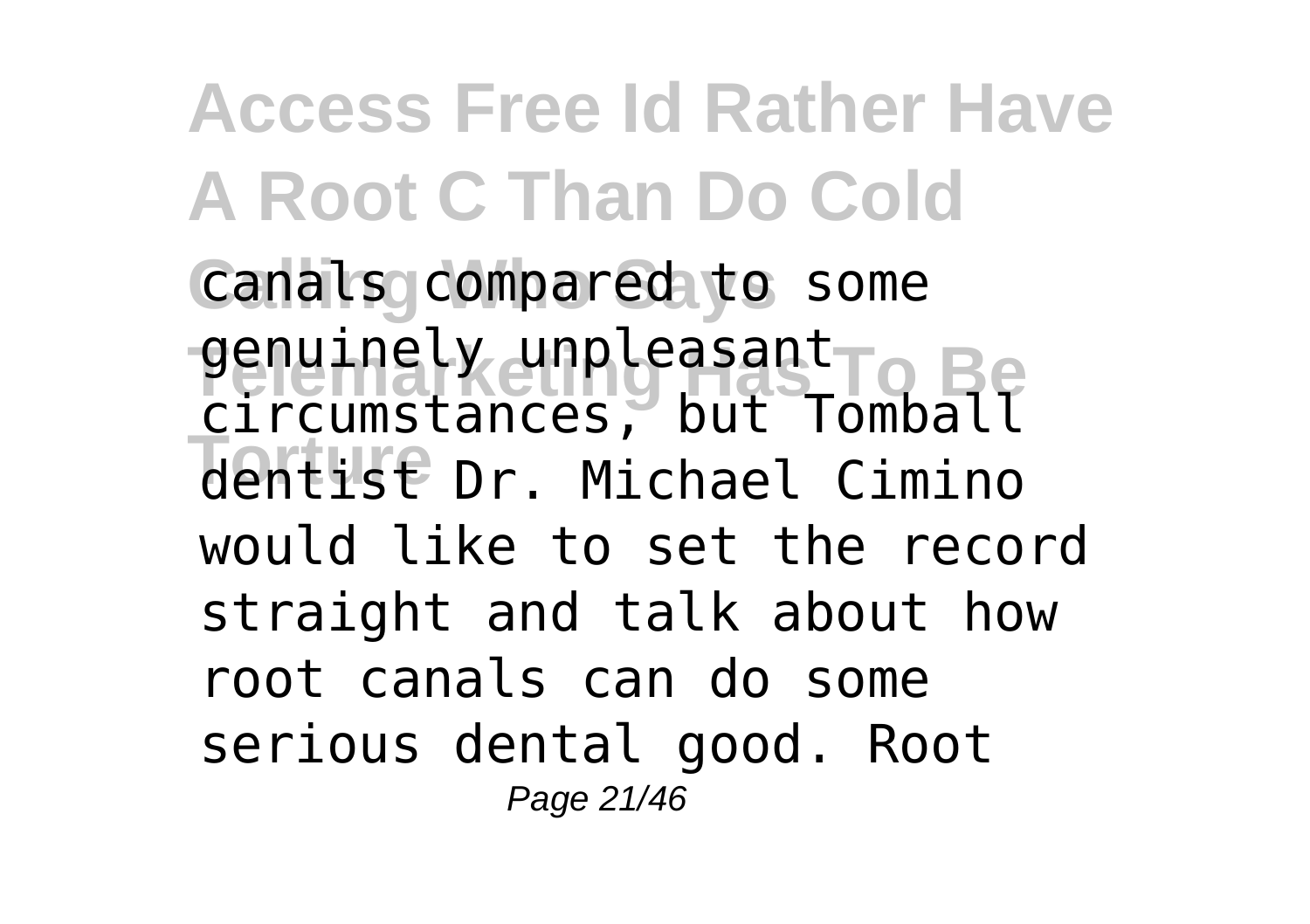**Access Free Id Rather Have A Root C Than Do Cold** Canals **Canals** [MIho Says **Telemarketing Has To Be I'd Rather Have a Root Canal Tontudefin** Smile Center I'd Rather Have a Root Canal. Posted on July 13th, 2017 ... In reality, if you have had a root canal, you Page 22/46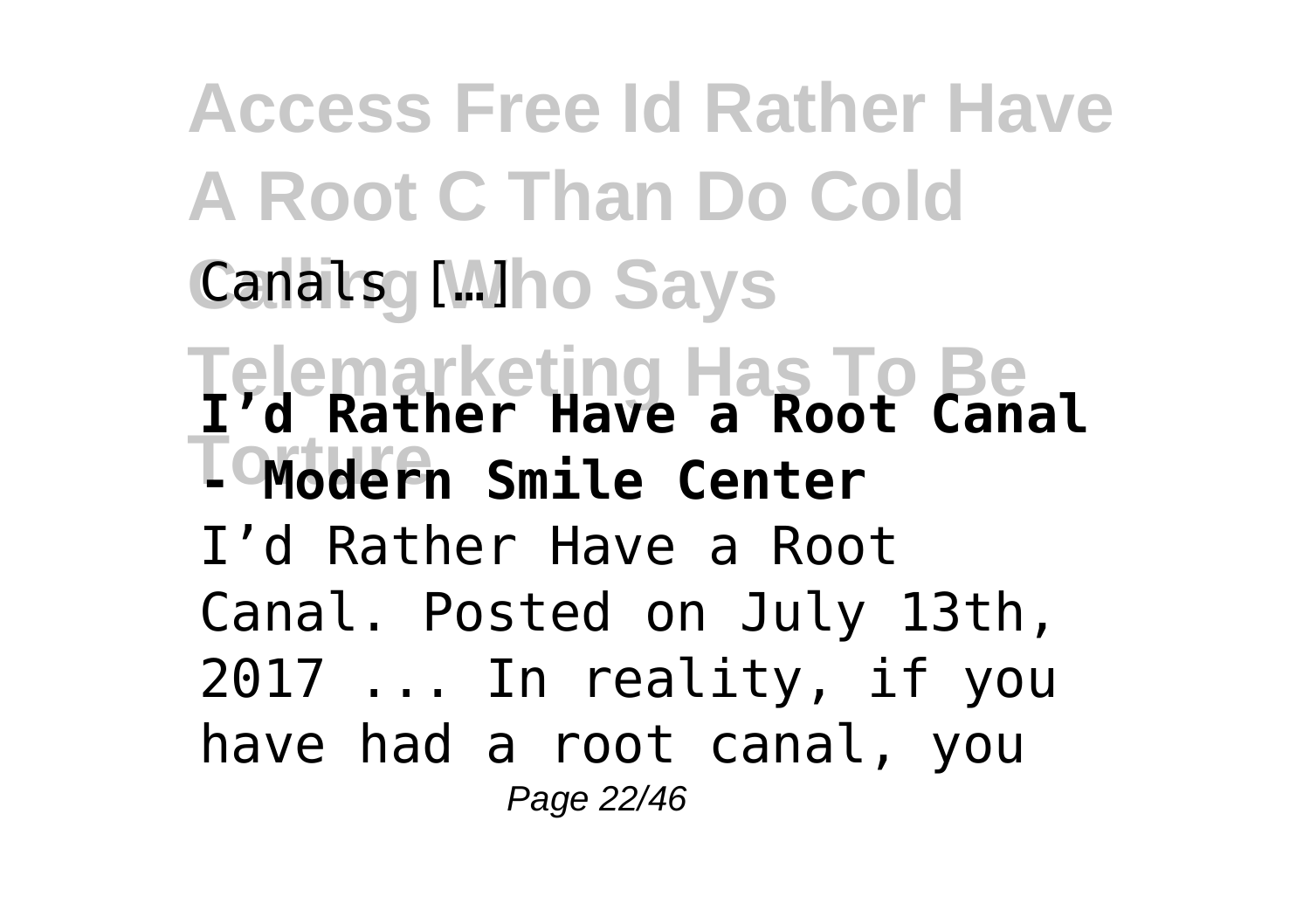**Access Free Id Rather Have A Root C Than Do Cold** are isix times Smore likely to **Telemarks** Has "painless" **Engineer critical conductance** than those that have never The truth is, root canals actually get rid of pain by removing infected, damaged tissues.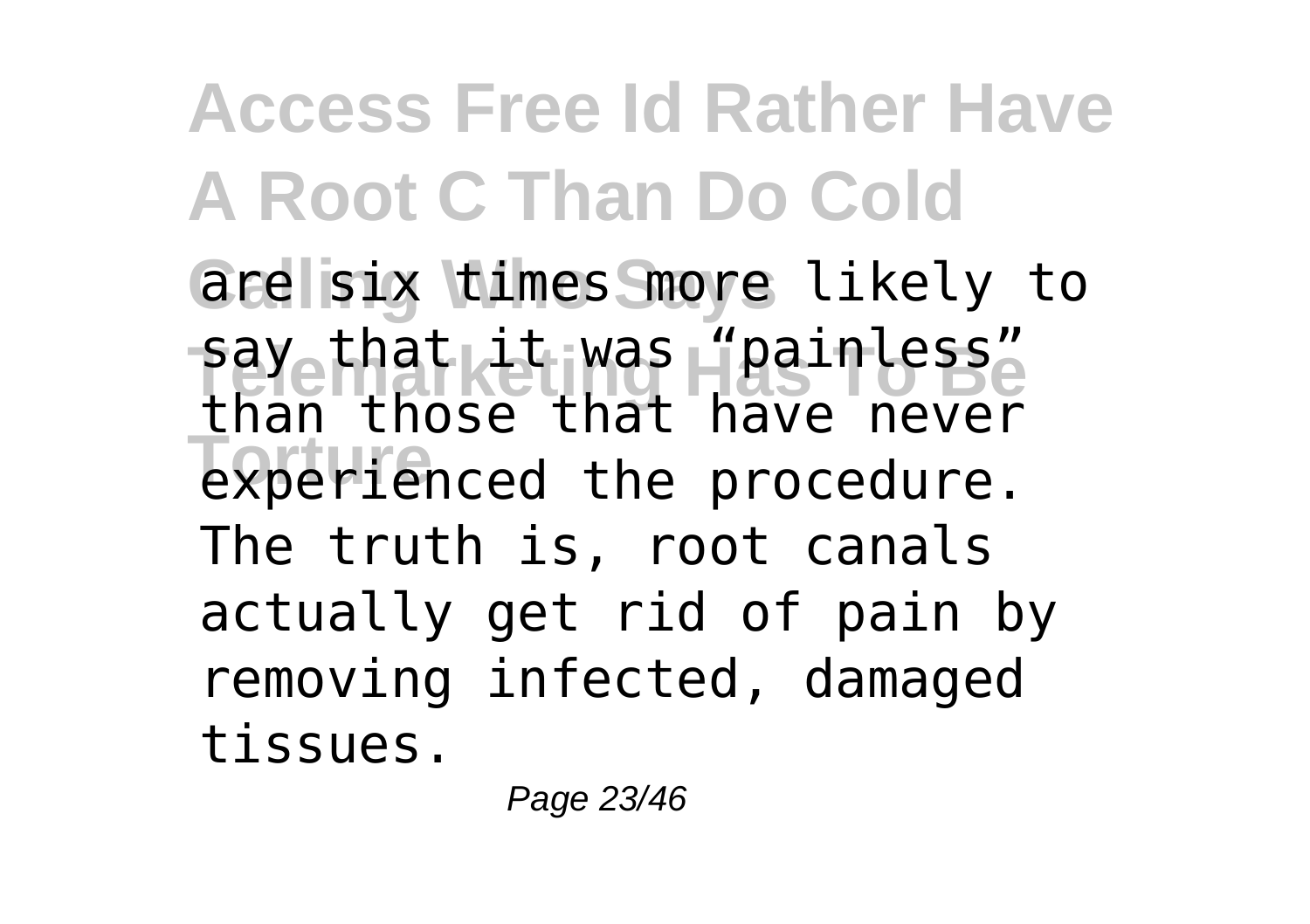**Access Free Id Rather Have A Root C Than Do Cold Calling Who Says Telemarketing Has To Be - Carolina Complete Dental TodtRather Have a Root I'd Rather Have a Root Canal** Canal. June 27, 2019 Have you ever heard someone say, "I would rather have a root canal"? Most of us are used Page 24/46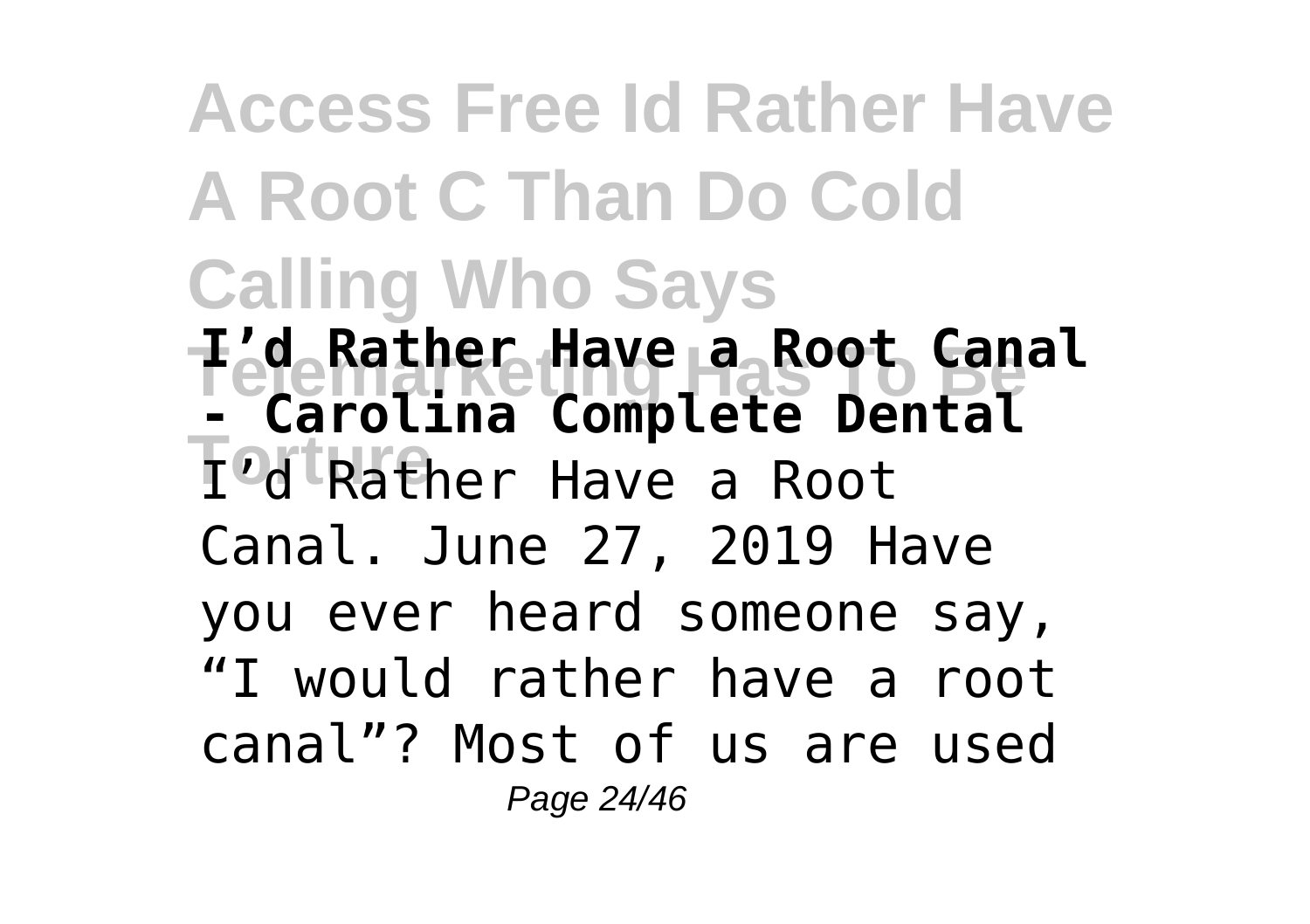**Access Free Id Rather Have A Root C Than Do Cold** to hearing root canals compared to some genuinely **The Casant Circums cances,** unpleasant circumstances, to set the record straight and talk about how root canals can do some serious dental good.

Page 25/46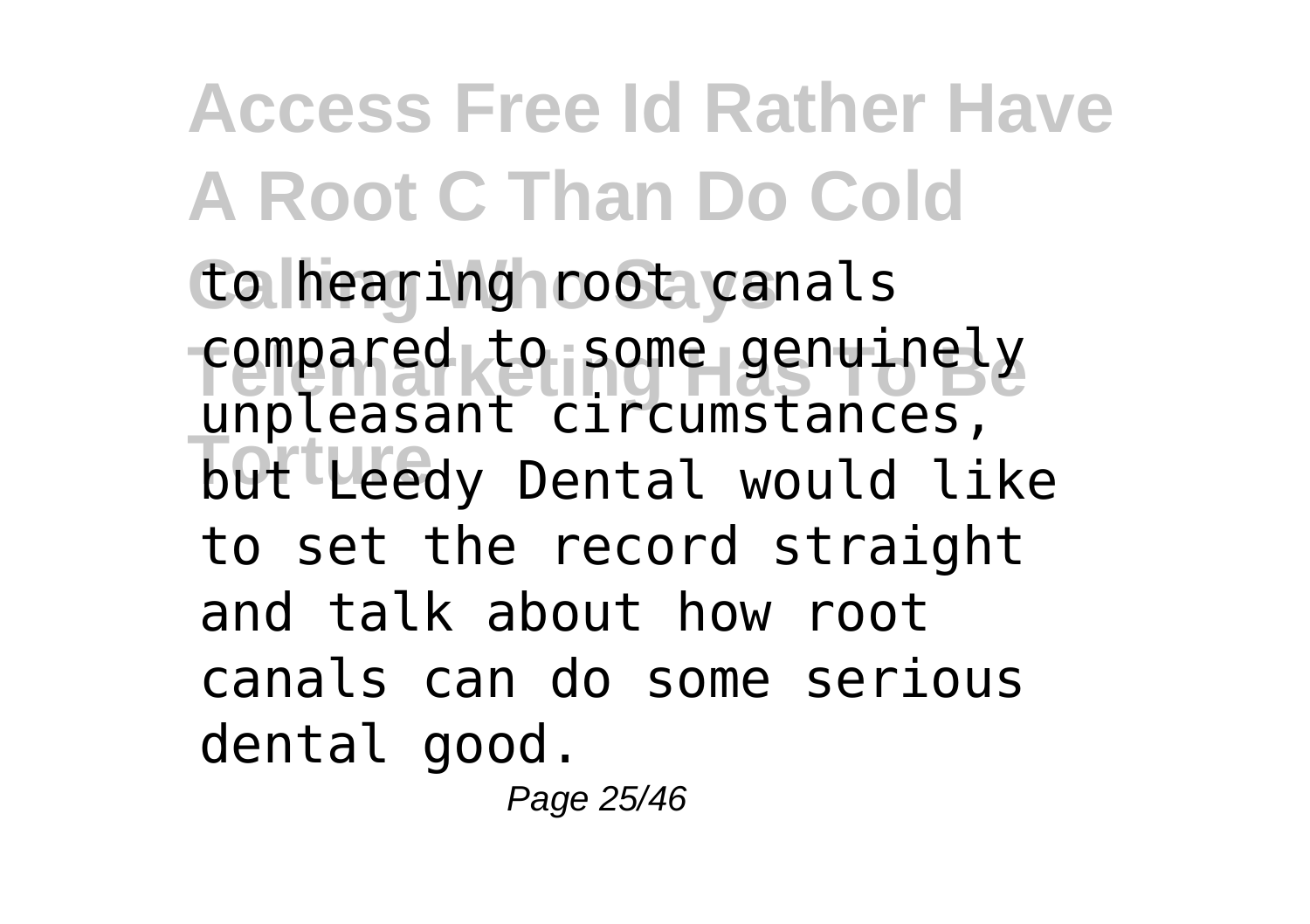**Access Free Id Rather Have A Root C Than Do Cold Calling Who Says Telemarketing Has To Be I'd Rather Have a Root Canal T<sup>odt</sup>Rather Have a Root - Leedy Dental** Canal. Have you ever heard someone say, "It was worse than a root canal?" Most of us in Midland are used to Page 26/46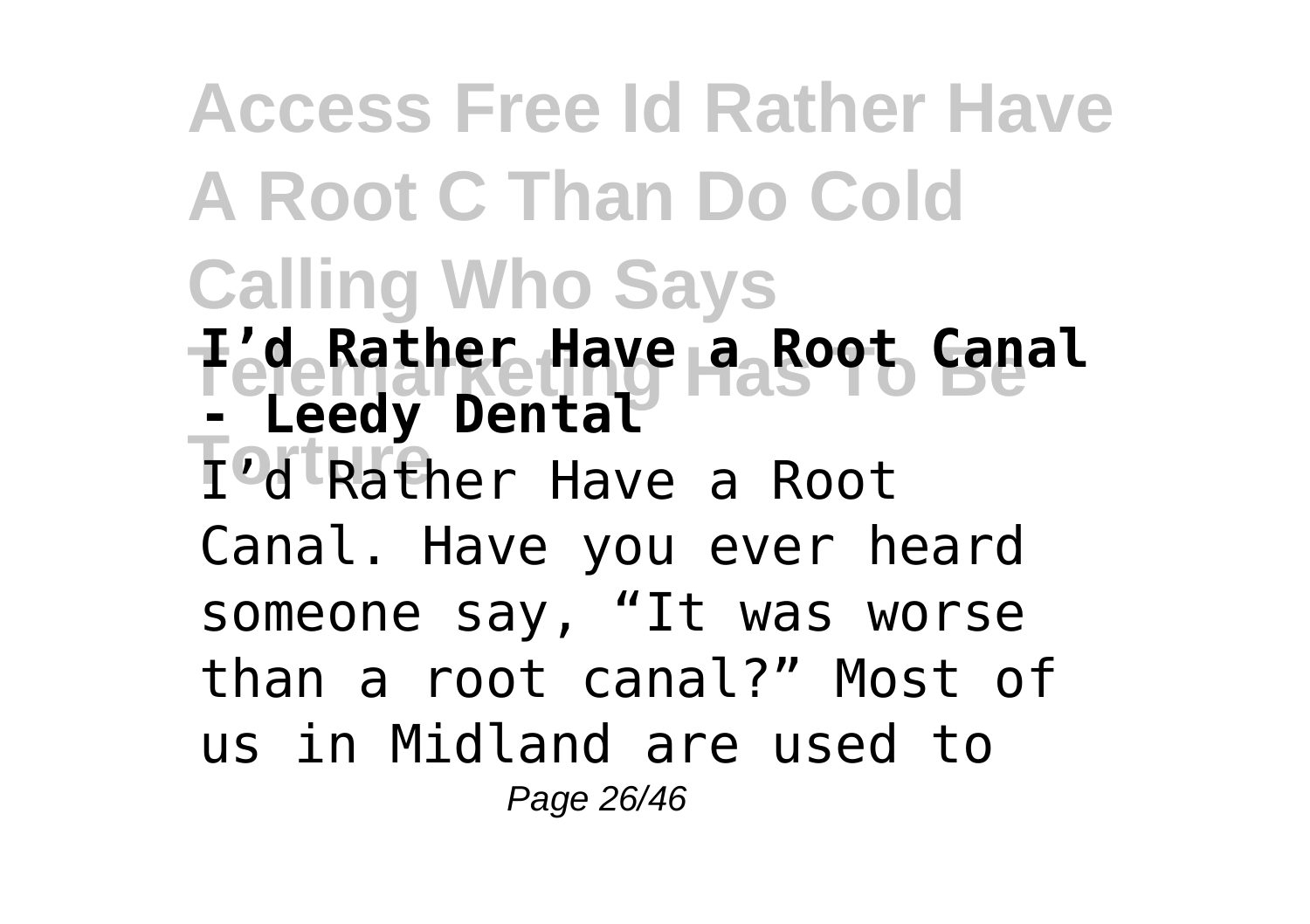**Access Free Id Rather Have A Root C Than Do Cold** hearing **root canals** compared some genuinely unpleasante **Torture** Randell Bell would like set circumstances, but Dr. the record straight and talk about how root canals can do some serious dental good.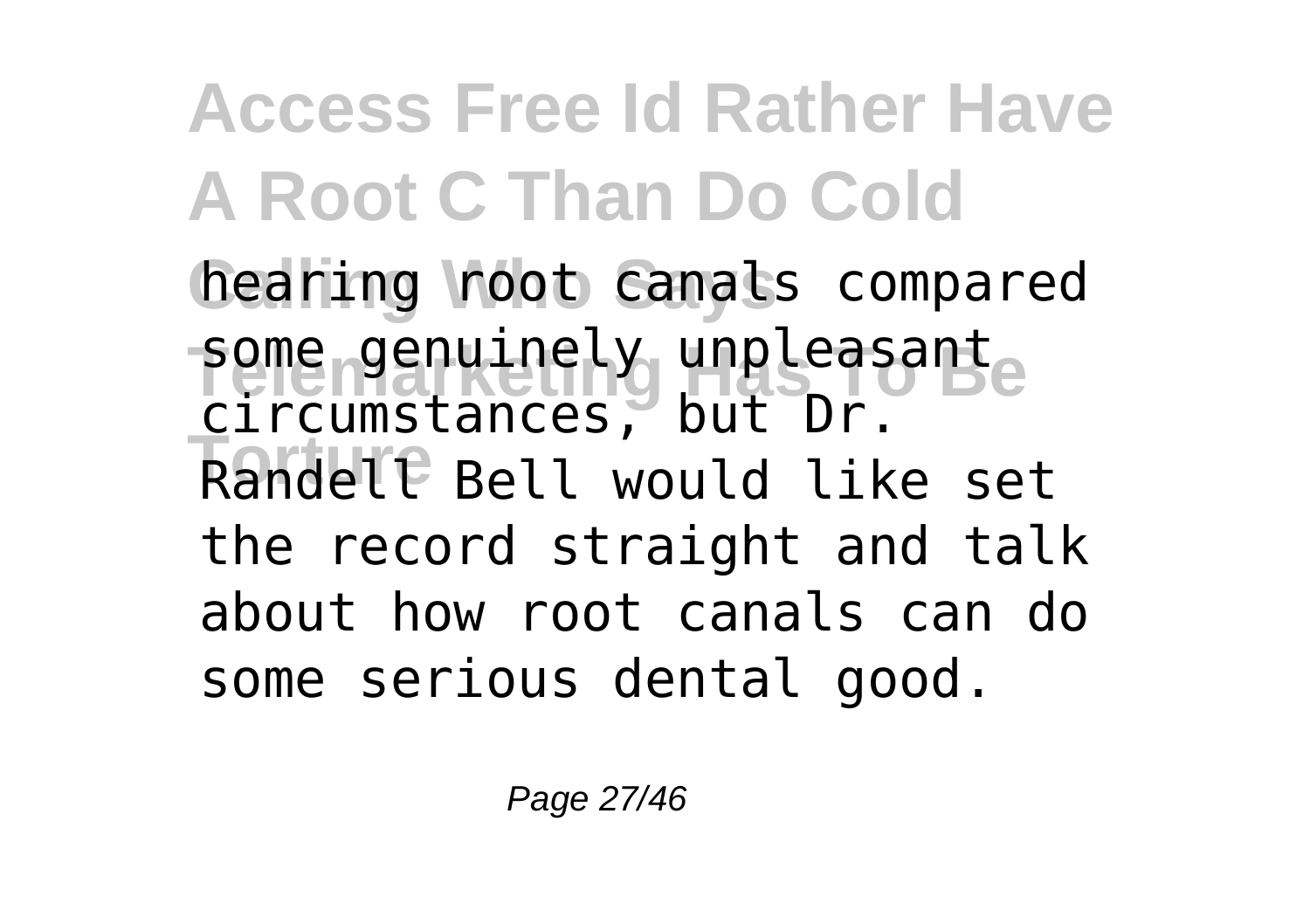### **Access Free Id Rather Have A Root C Than Do Cold**

**Calling Who Says I'd Rather Have a Root Canal Telemarketing Has To Be - Health Centered Dentistry**

**Tiave** voi **...** Have you ever heard someone say, "It was worse than a root canal?" Most of us in Granbury are used to hearing root canals compared to some Page 28/46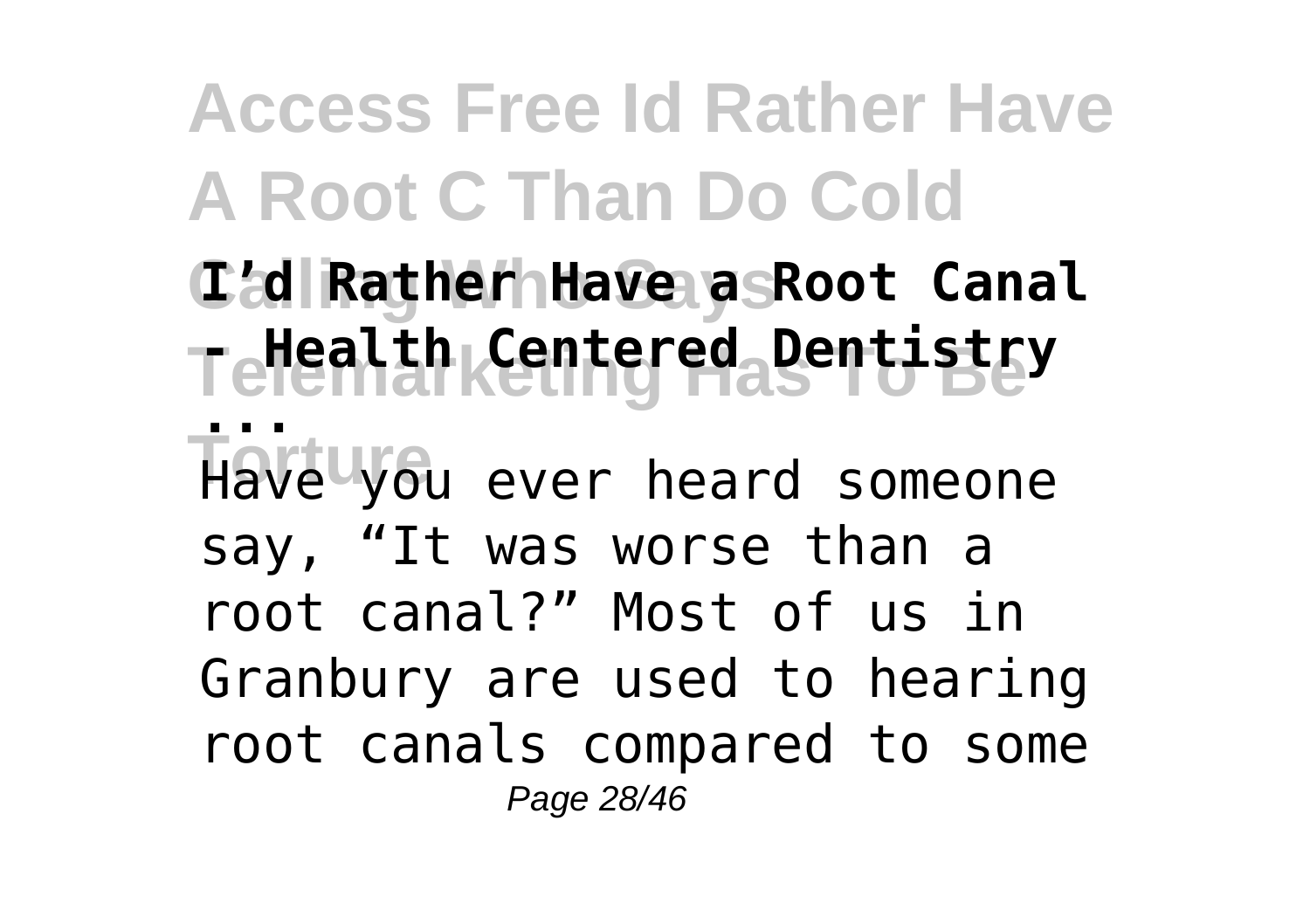**Access Free Id Rather Have A Root C Than Do Cold Calling Who Says** genuinely unpleasant **Telephone Has To Be The set of the record straight** Heizer & Dr. O'Gradywould and talk about how root canals can do some serious dental good. As always, we are happy to answer any Page 29/46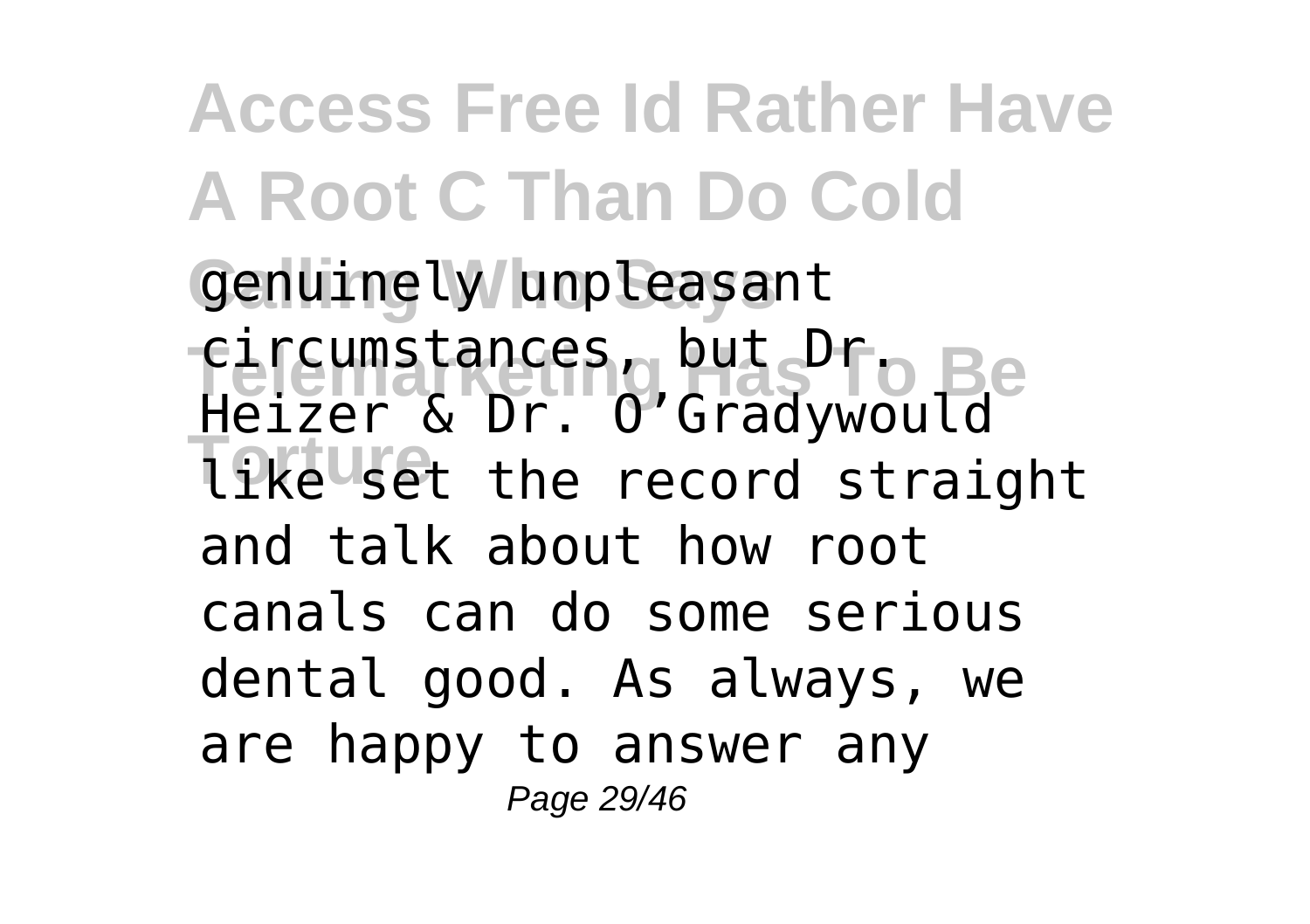**Access Free Id Rather Have A Root C Than Do Cold Calling Who Says** questions you may have, so please af eel inge Has To Be

## $\mathbf{T}$ <sup>o</sup>d Rather Have a Root Canal

**• Lakeview Dental**

Buy I'd Rather Have A Root Canal Than Do Cold Calling!: Who says telemarketing has Page 30/46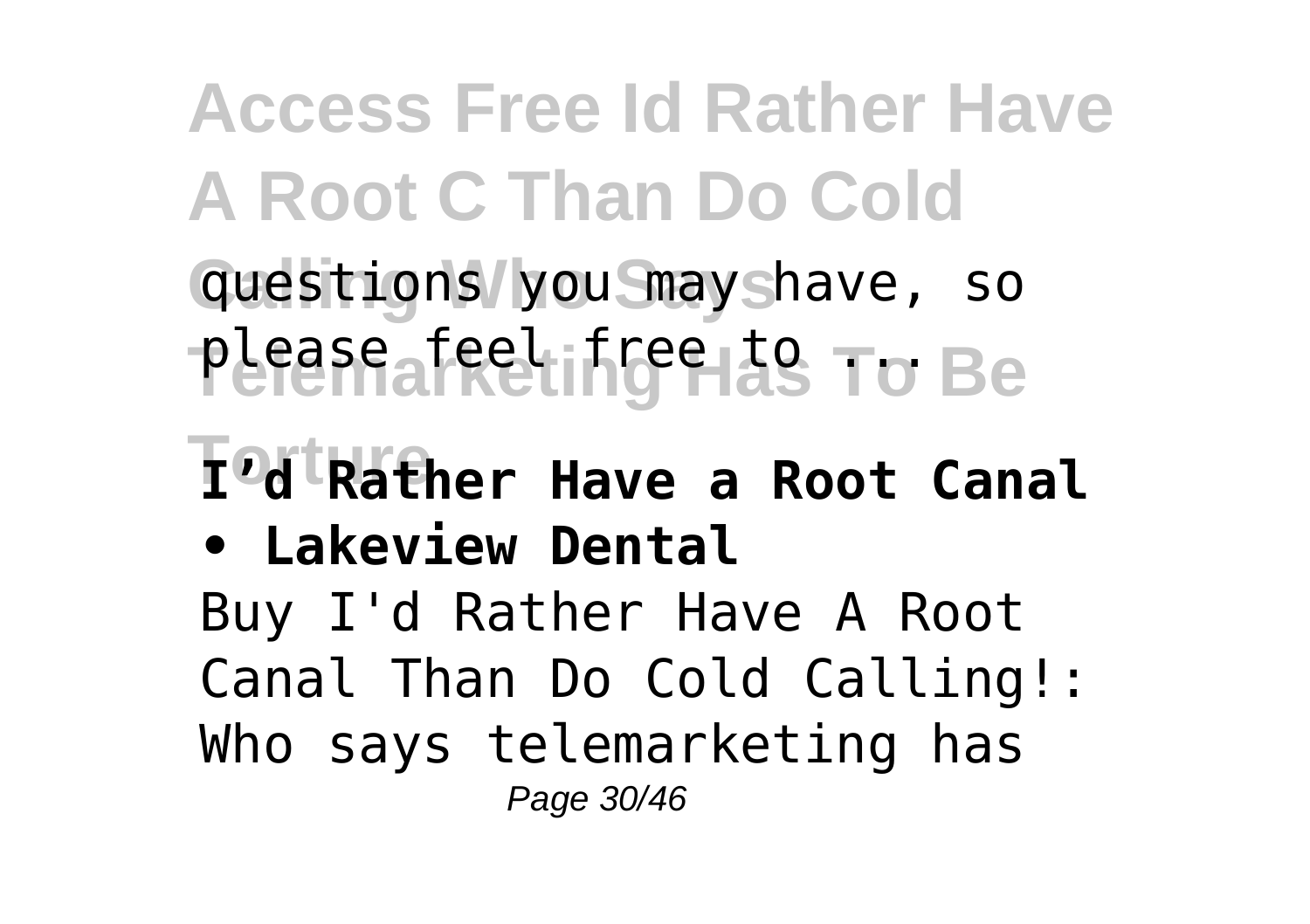**Access Free Id Rather Have A Root C Than Do Cold Calling Who Says** to be torture? 3 by Greene, Shawn A. <sub>K</sub>(ISBN: Has To Be **Book Store.** Everyday low 9780970273109) from Amazon's prices and free delivery on eligible orders.

**I'd Rather Have A Root Canal** Page 31/46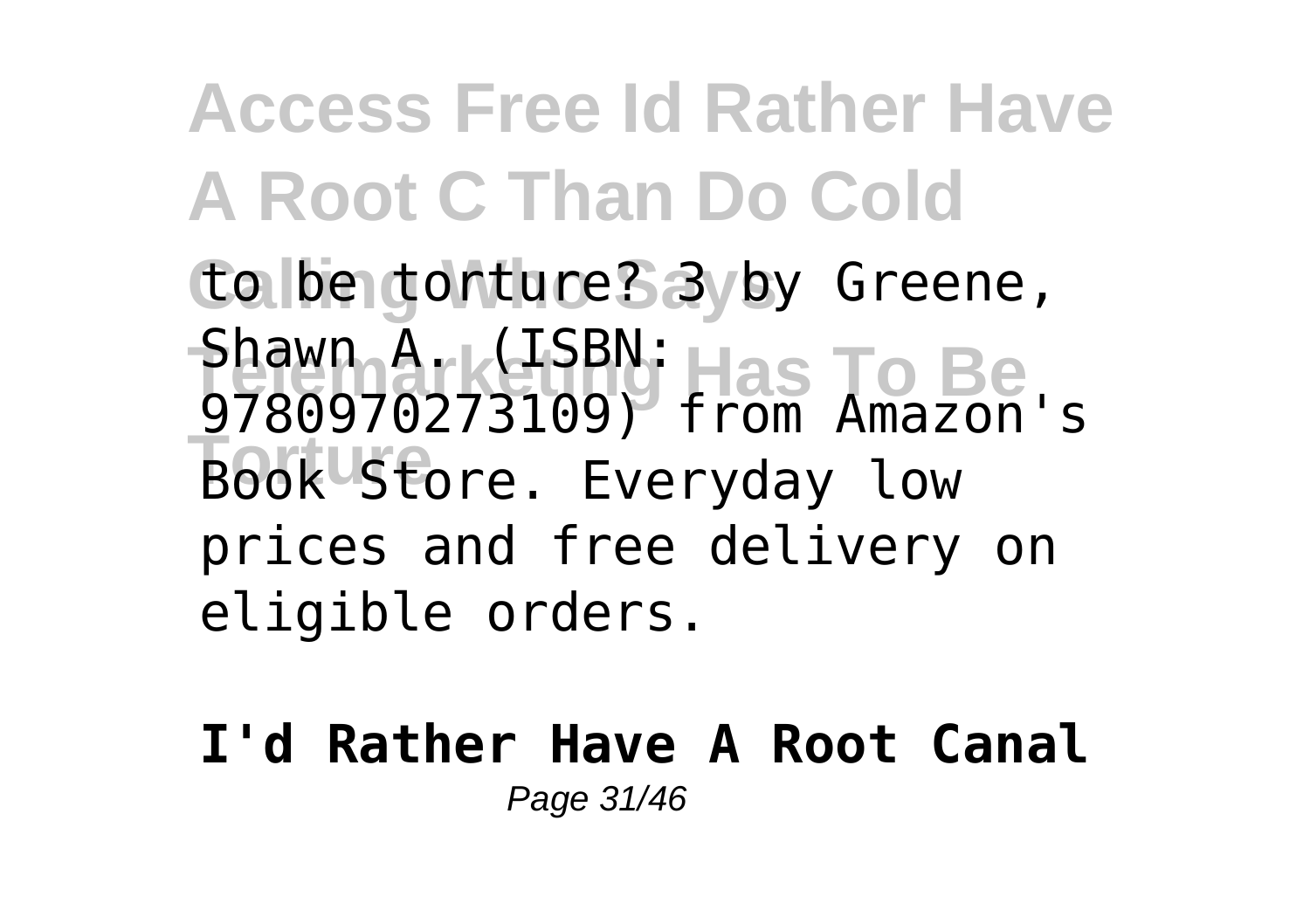**Access Free Id Rather Have A Root C Than Do Cold Calling Who Says Than Do Cold Calling!: Who Telemarketing Has To Be ... The dividends of service**, As we discussed before, placed on the tooth may cause this to happen. Moral of the story here is, don't wait until a tooth is Page 32/46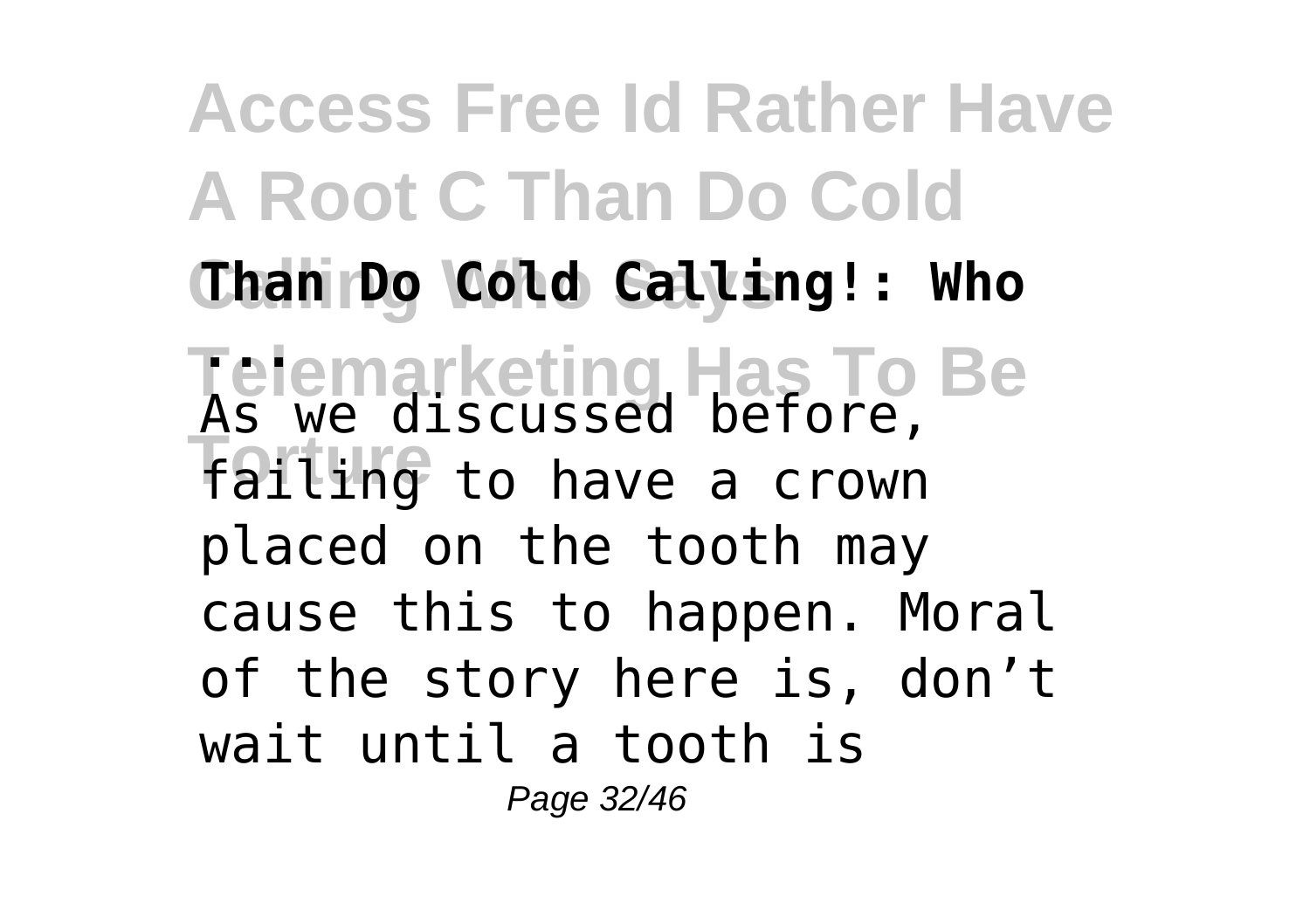**Access Free Id Rather Have A Root C Than Do Cold Calling Who Says** bothering you to get it **fixed.aFfexou wait until you Toy; U"I** would rather have a feel pain, then you will root canal!!!" Call Dr Garrett today to schedule an exam (901) 347-3527 or schedule online. Page 33/46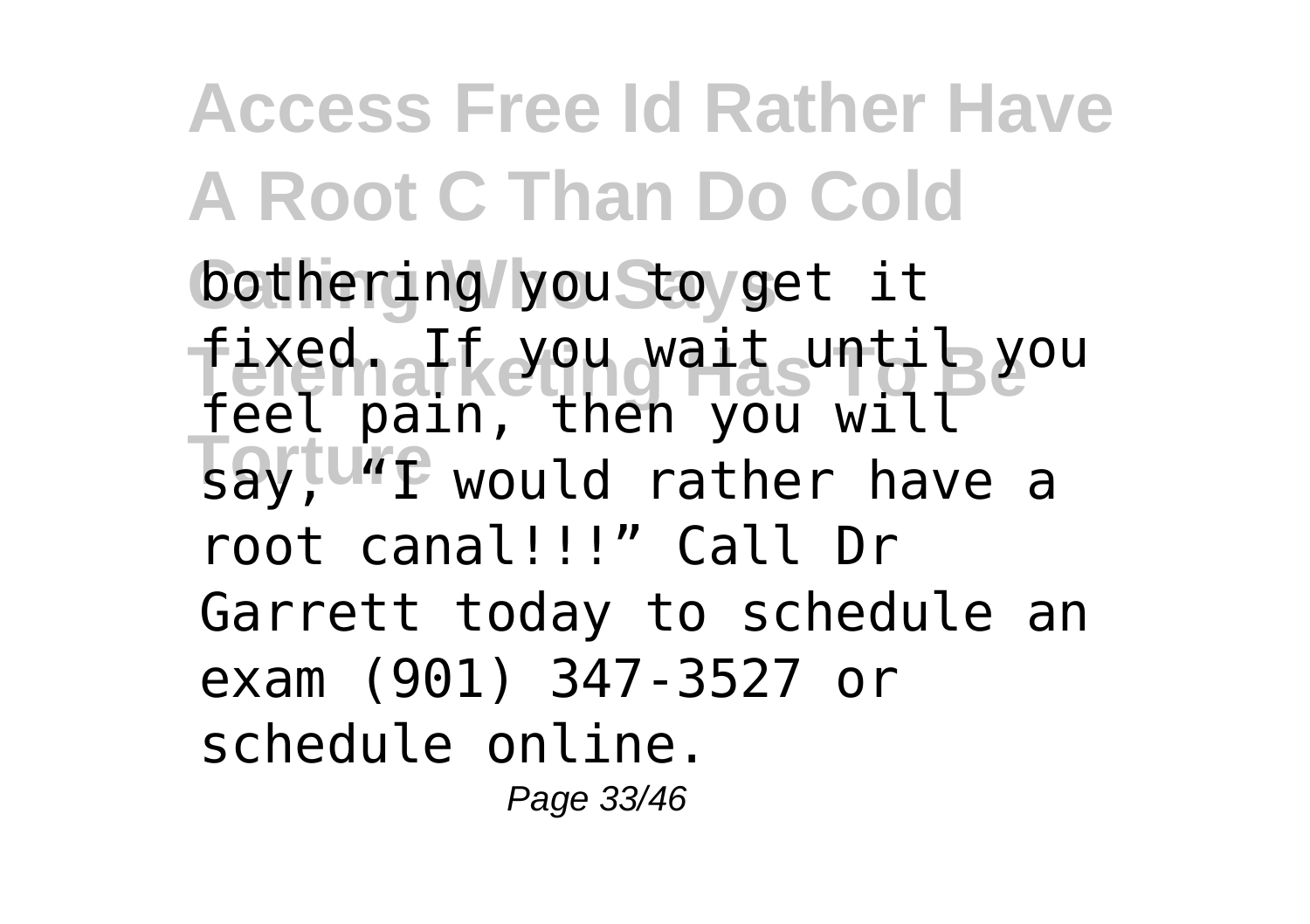# **Access Free Id Rather Have A Root C Than Do Cold**

- **Calling Who Says**
- **Telemarketing Has To Be I'd Rather have a Root Canal than...**

**Torture** I'd Rather Have a Root Canal Posted in Baldwinsville Gentle Dentistry, Patient Education, Restorative Dentistry | December 16th, Page 34/46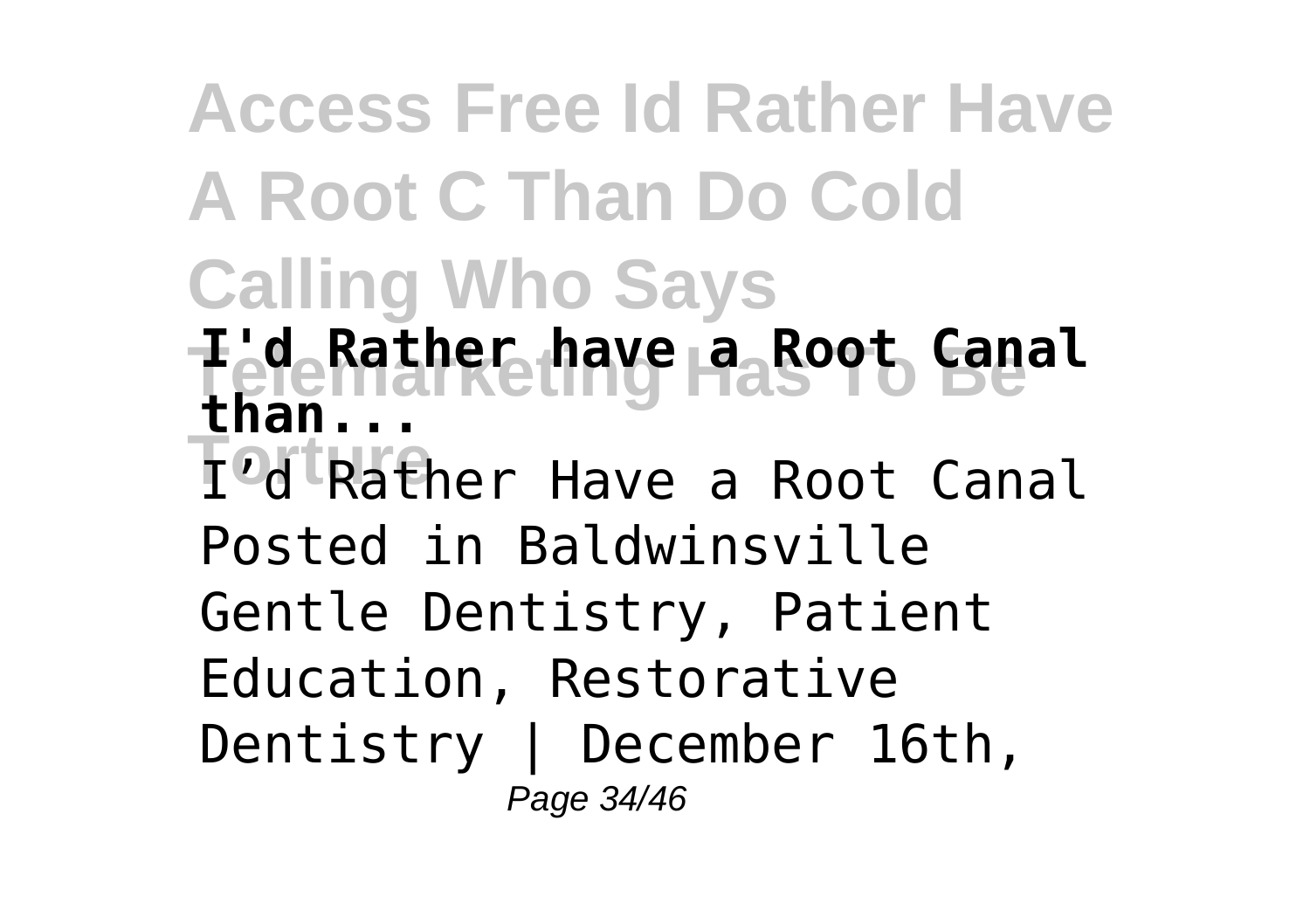**Access Free Id Rather Have A Root C Than Do Cold** 2019 by Whags: Root Canal, Tooth Infections. We know **That root canals are at the**<br> **bottom** of the list of things that root canals are at the people would choose to do with their time. They get a bad rap for being painful and are regarded as ... Page 35/46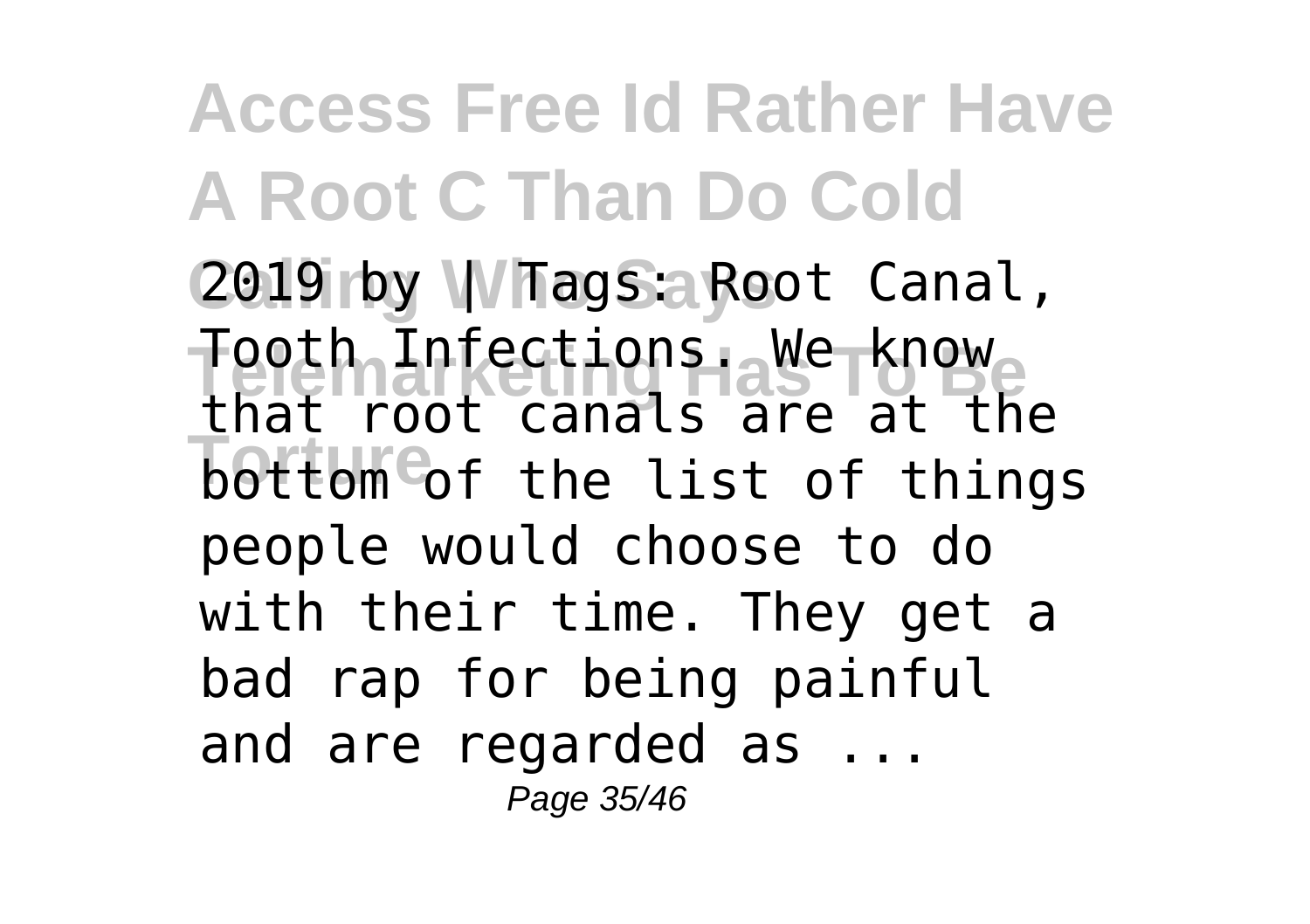### **Access Free Id Rather Have A Root C Than Do Cold Calling Who Says**

**Telemarketing Has To Be I'd Rather Have a Root Canal Torture Dentistry - Baldwinsville Gentle**

Have you ever heard someone say, "I would rather have a root canal"? Most of us are used to hearing root canals Page 36/46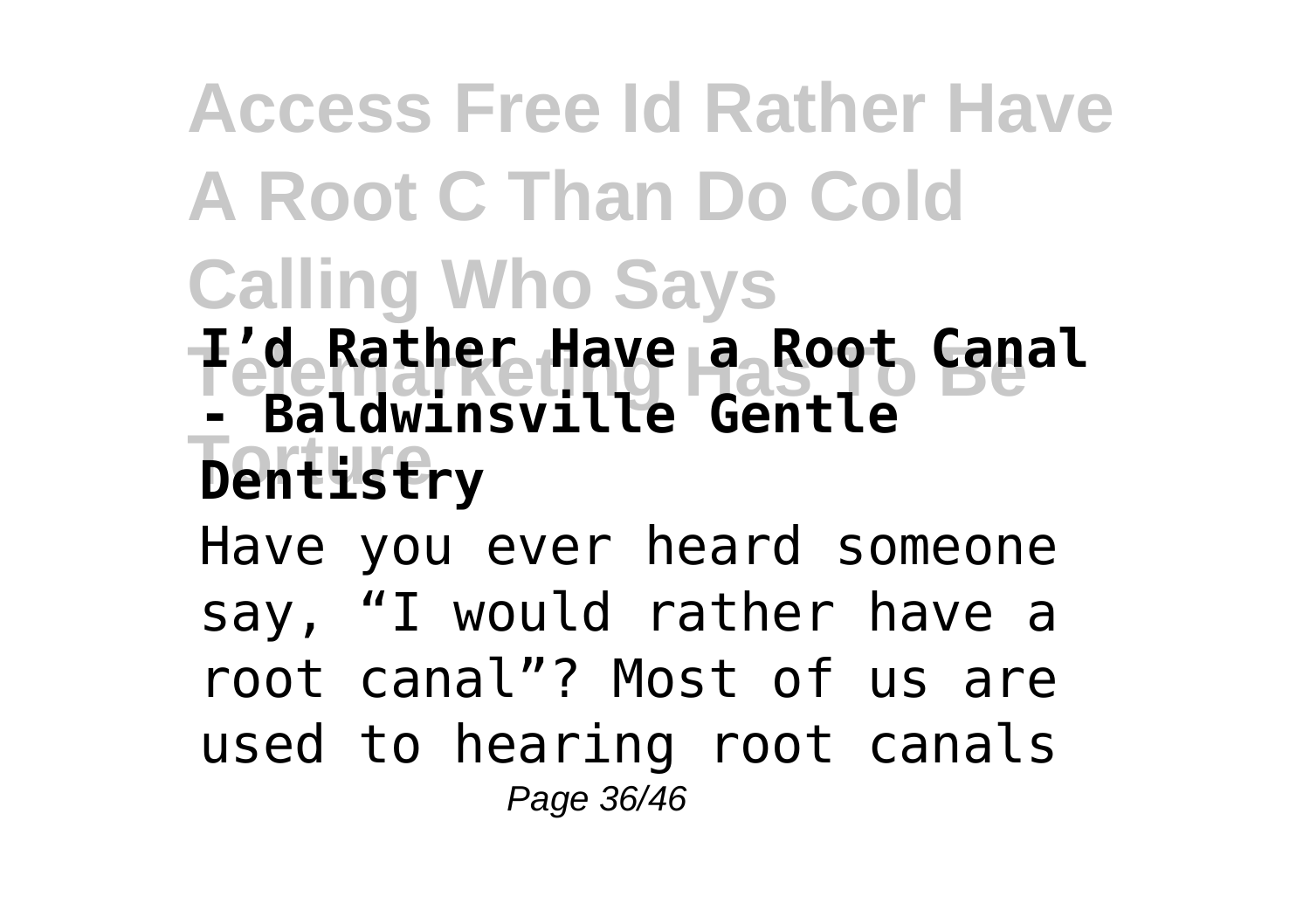**Access Free Id Rather Have A Root C Than Do Cold** Compared to some genuinely unpleasant circumstances,<br>but Dr. Cindy Knight and Dr. **Torture** *The City Anisyng and* unpleasant circumstances, set the record straight and talk about how root canals can do some serious dental good.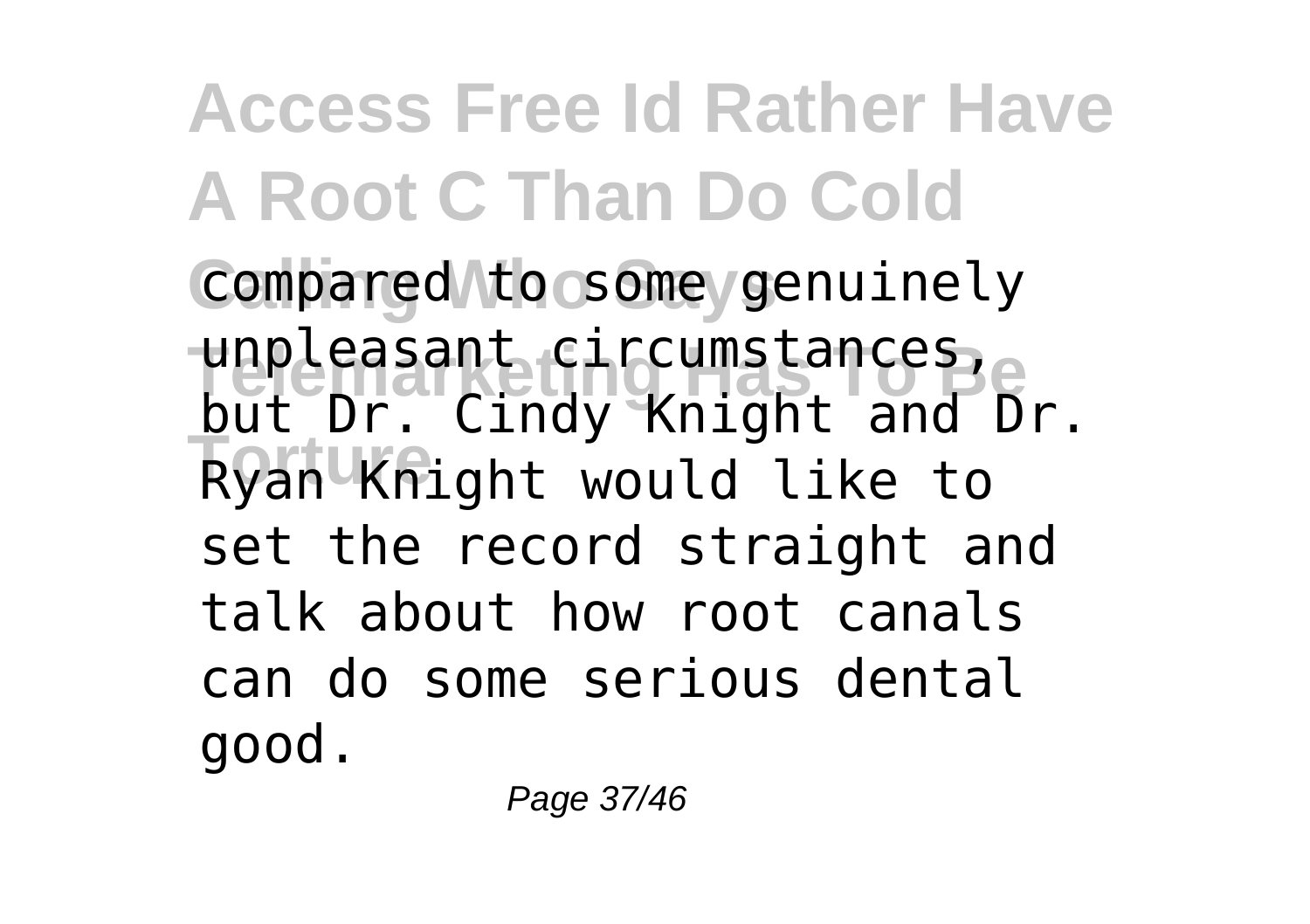**Access Free Id Rather Have A Root C Than Do Cold Calling Who Says Telemarketing Has To Be I'd Rather Have a Root Canal Torture** Have you ever heard someone **- Chisholm Trail Dental** say, "I would rather have a root canal"? Most of us in Mullica Hill are used to hearing root canals compared Page 38/46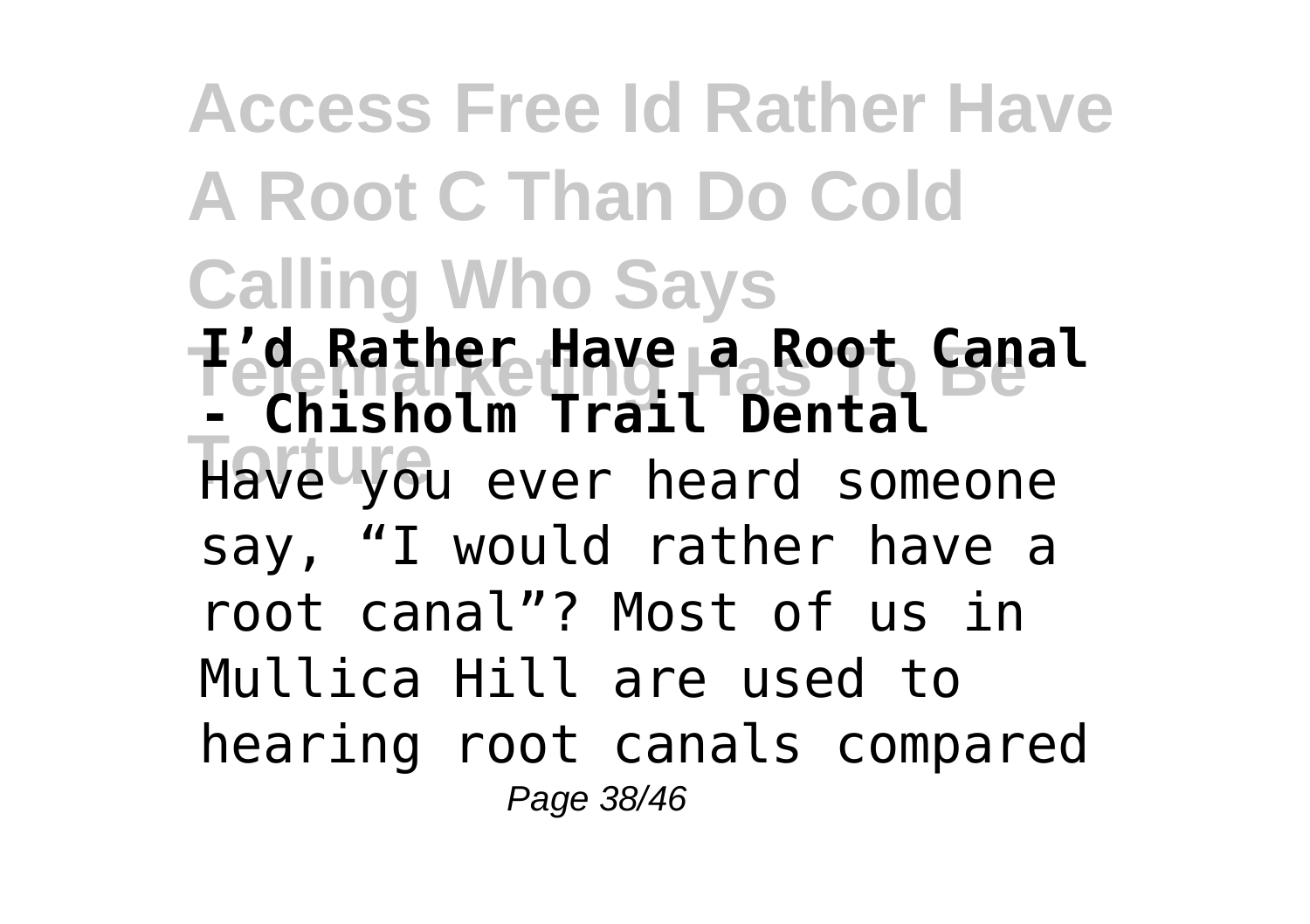**Access Free Id Rather Have A Root C Than Do Cold Calling Who Says** to some genuinely unpleasant **Telephone Books Telephone Books Books Books Books Books Books Books Books Books Books Books Books Books Books B Tike to** set the record and Christina Levitsky would straight and talk about how root canals can do some serious dental good. Root Canals Save Teeth Page 39/46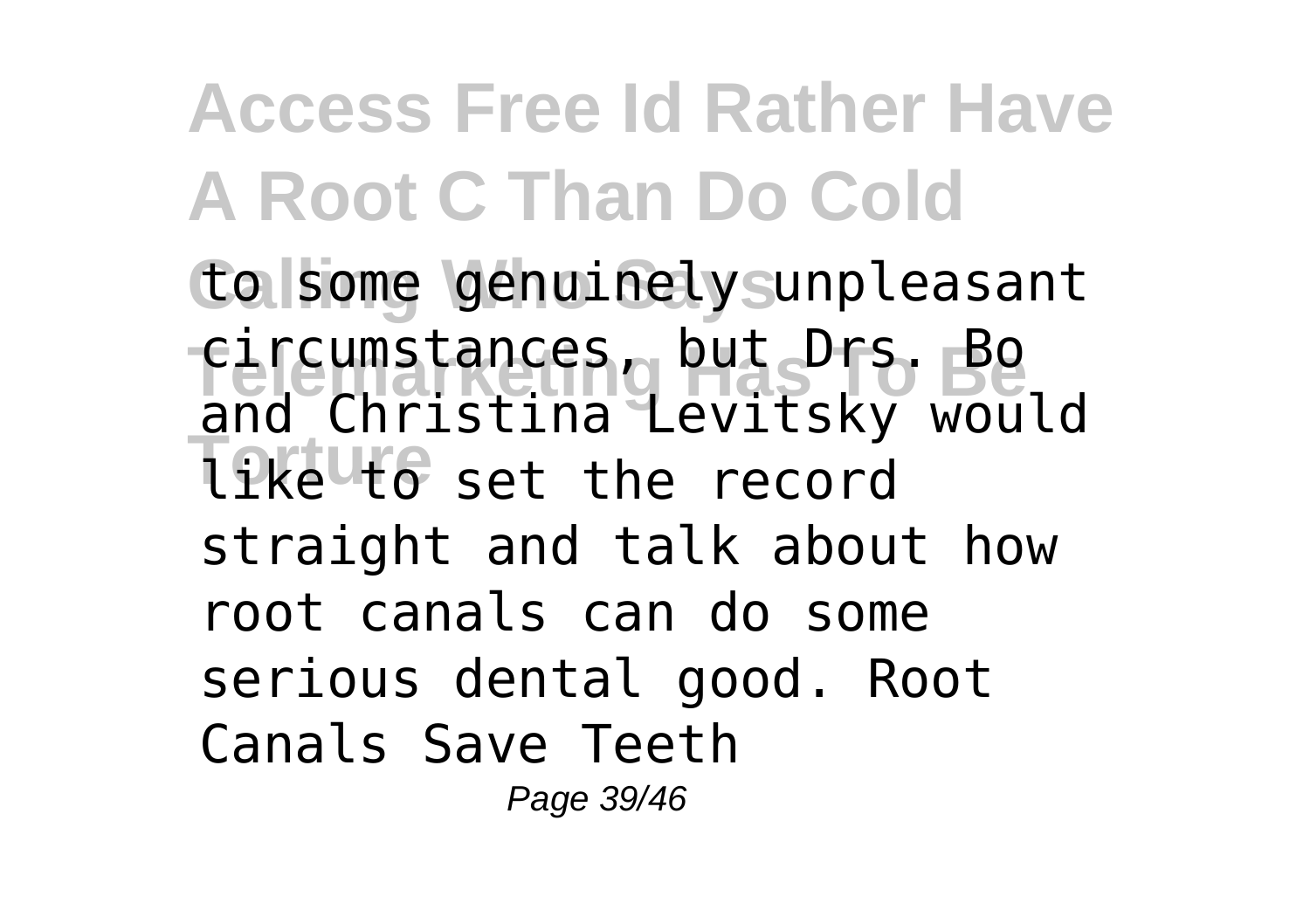**Access Free Id Rather Have A Root C Than Do Cold Calling Who Says Telemarketing Has To Be I'd Rather Have a Root Canal Todirather have root canal - Mullica Hill Family Dental** on my nuts. Je préfèrerais avoir un canal radiculaire sur mes parties. I'd rather get a root canal than go car Page 40/46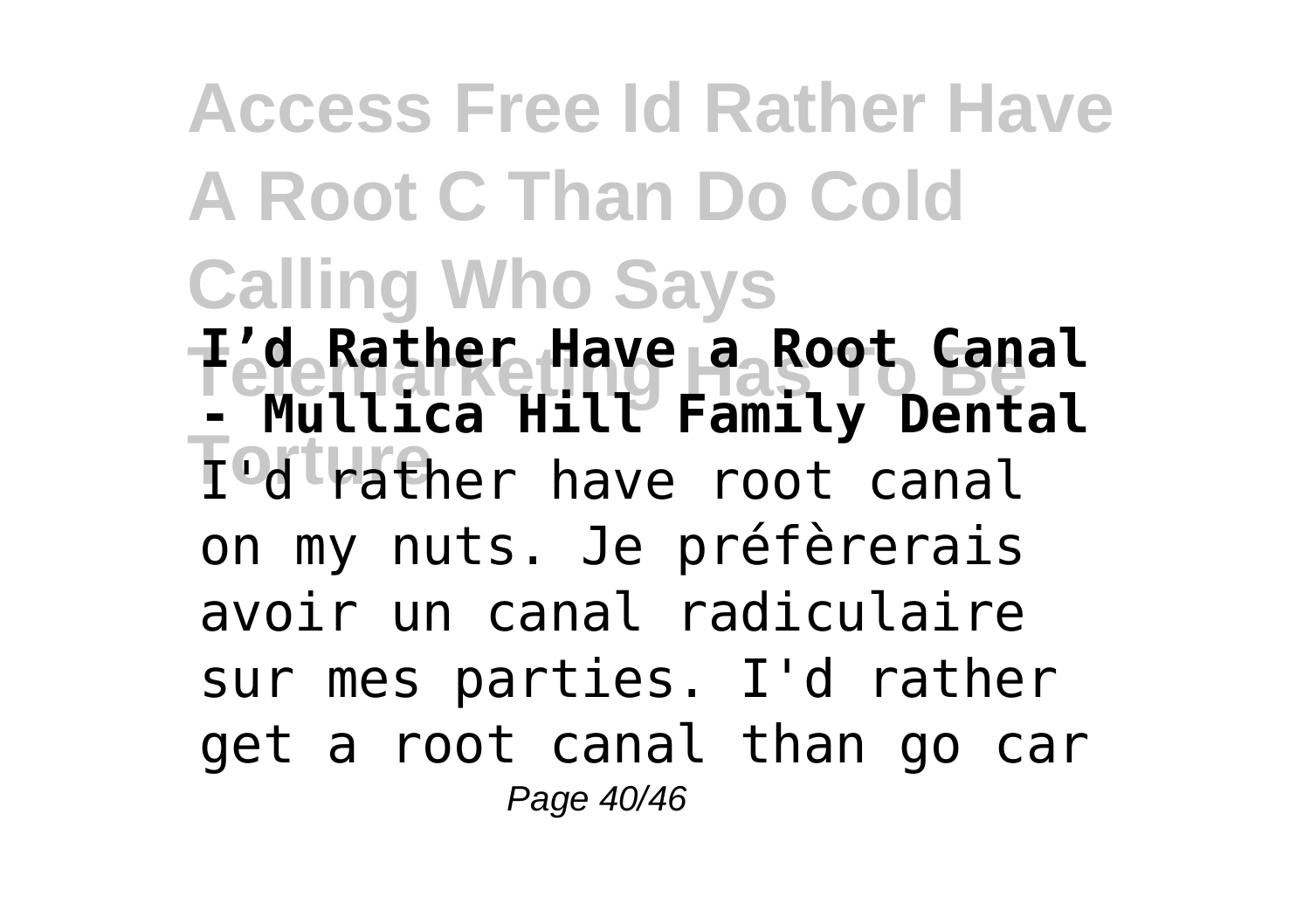**Access Free Id Rather Have A Root C Than Do Cold Calling Who Says** shopping. Je préférerais subir un traitement de cana<br>plutôt que de magasiner une **Torture** voiture. I know some people subir un traitement de canal tound it tun, but I'd rather have root canal work done.

#### **I'd rather have a root canal** Page 41/46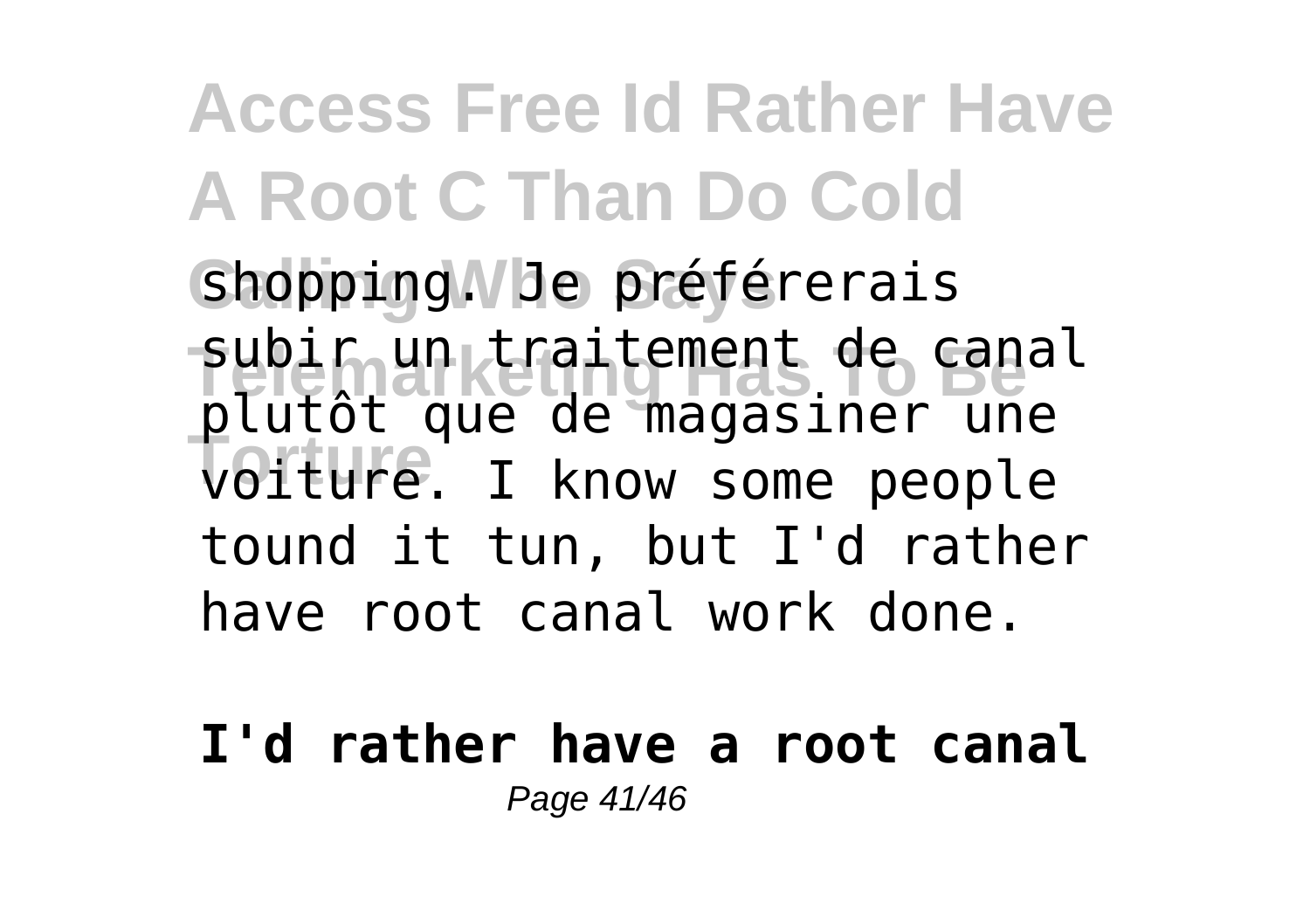**Access Free Id Rather Have A Root C Than Do Cold Calling Who Says translation French | English Telemarketing Has To Be ... Torture** have a rose I'd rather have a root wanted to take over the committee, Senate Appropriations Committee Chairman Richard Shelby (R-Page 42/46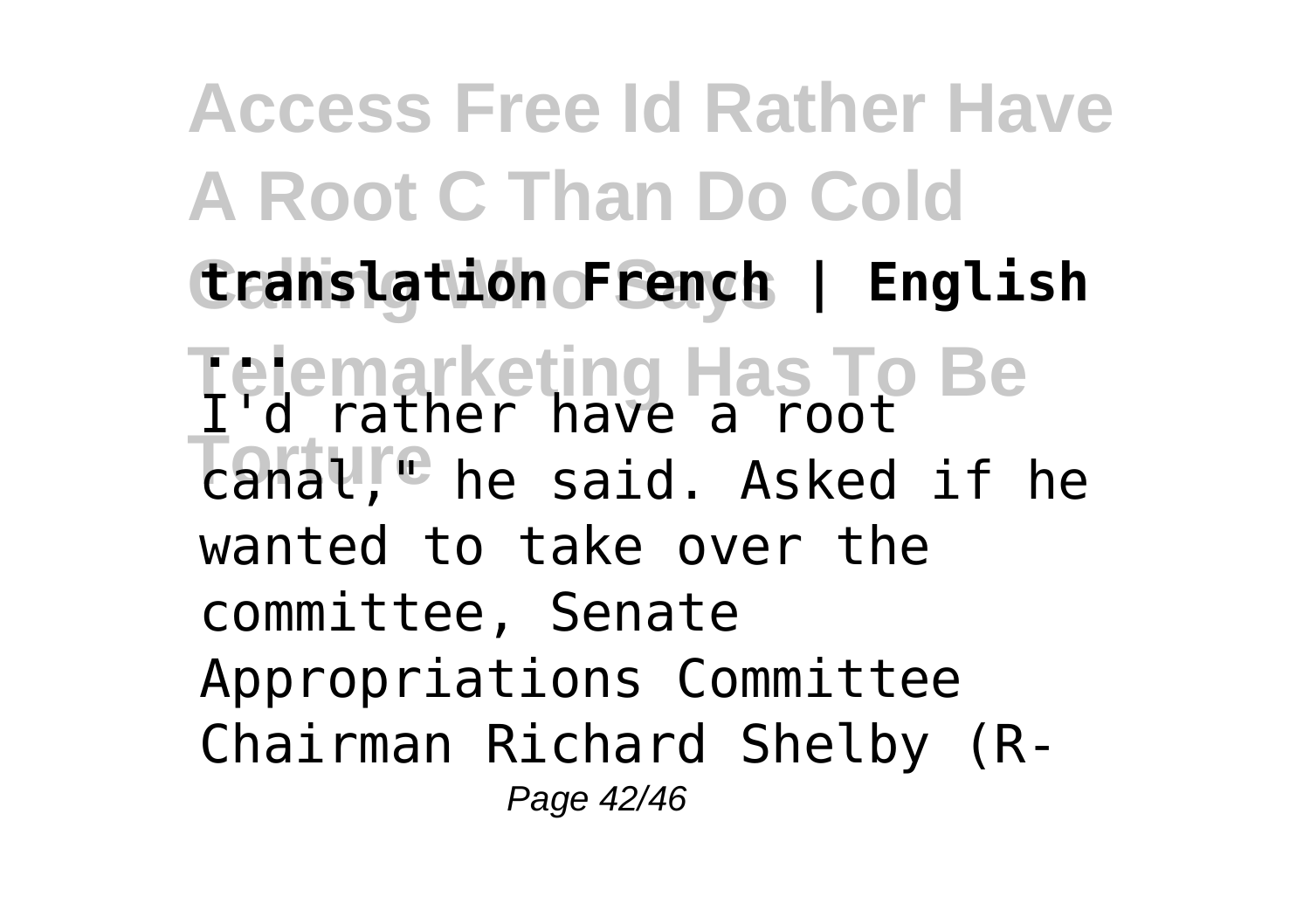**Access Free Id Rather Have A Root C Than Do Cold Calling Who Says** Ala.) responded: "Oh no, no, **ፐ**ዌͿeϺärk'ሮበiၵឬՐԲIቴსª†o Be **Torture The job no GOP senator wants: 'I'd rather have a root canal'** By Dr. Michael J. Scianamblo "I'd rather have a root Page 43/46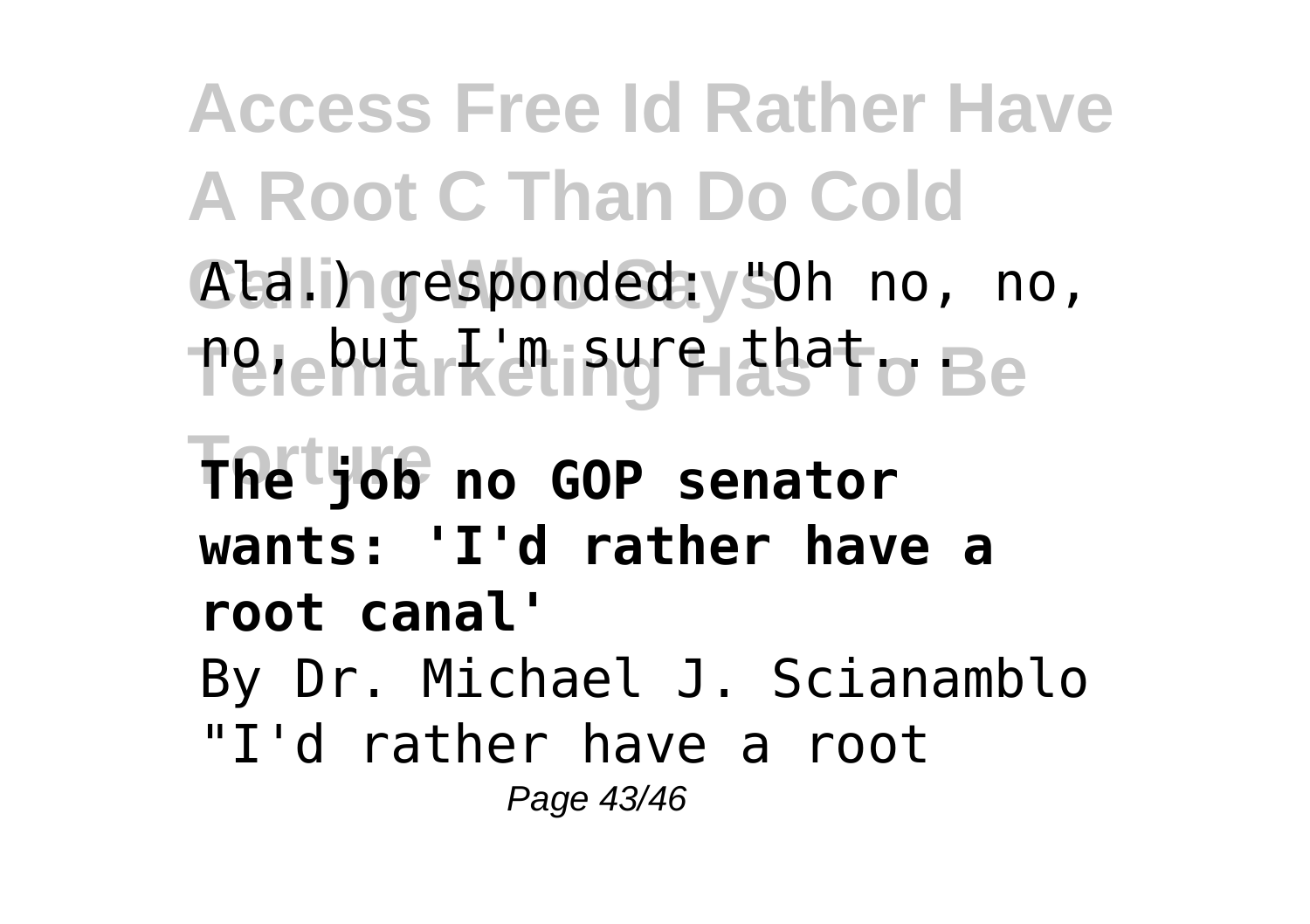**Access Free Id Rather Have A Root C Than Do Cold** Canal" gis a common idiom in pure Fulture for comparing<sub>e</sub> **Torture** However, the underlying worst case scenarios. sentiment, that is, a situation is so bad one would rather "endure" a root canal is based on a common Page 44/46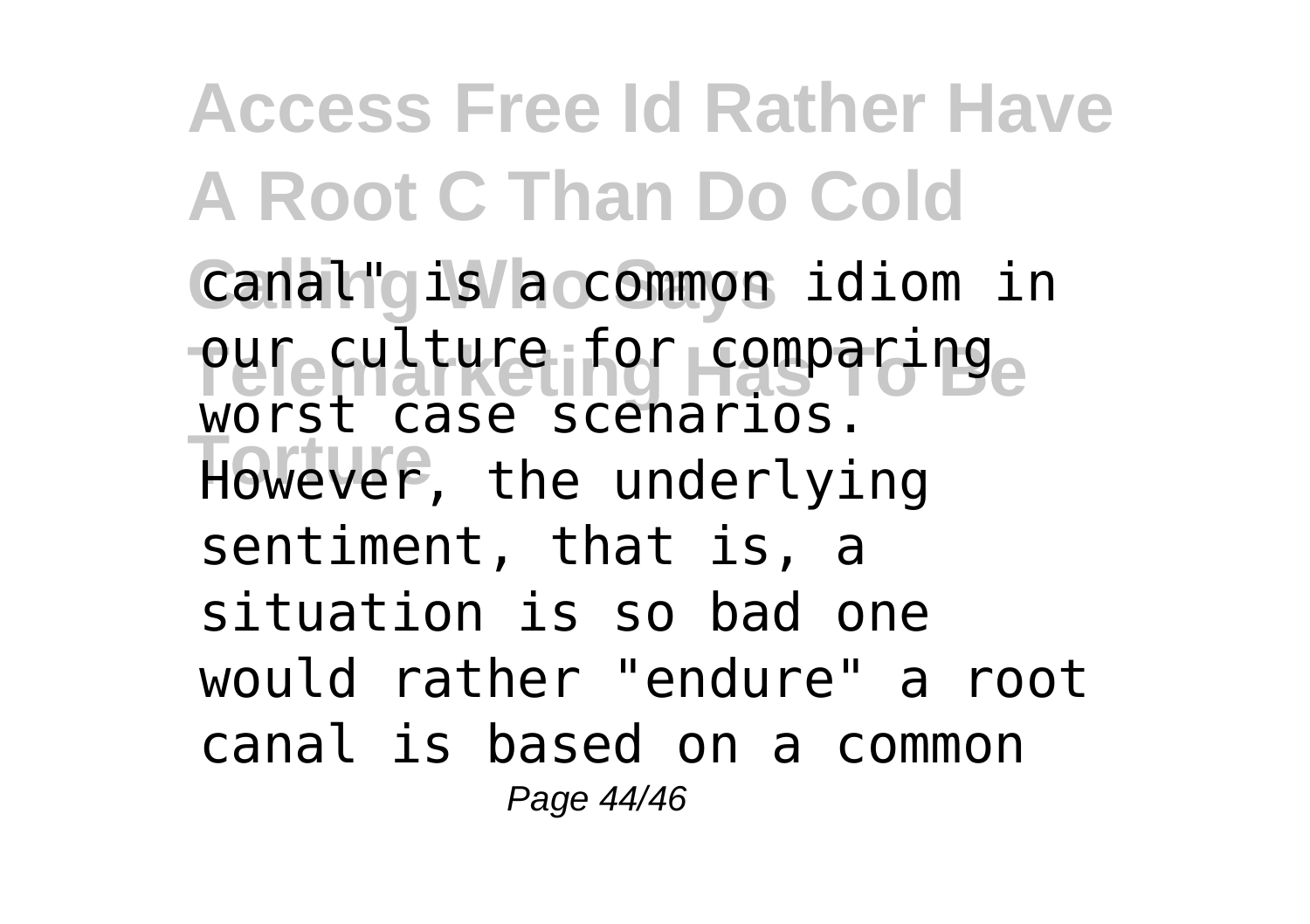**Access Free Id Rather Have A Root C Than Do Cold Calling Who Says** misconception. While pain in **Telepharamatris from To Be Torture** infection, which can be "pulpal" inflammation or excruciating, the actual treatment is relatively painless and very successful.

Page 45/46